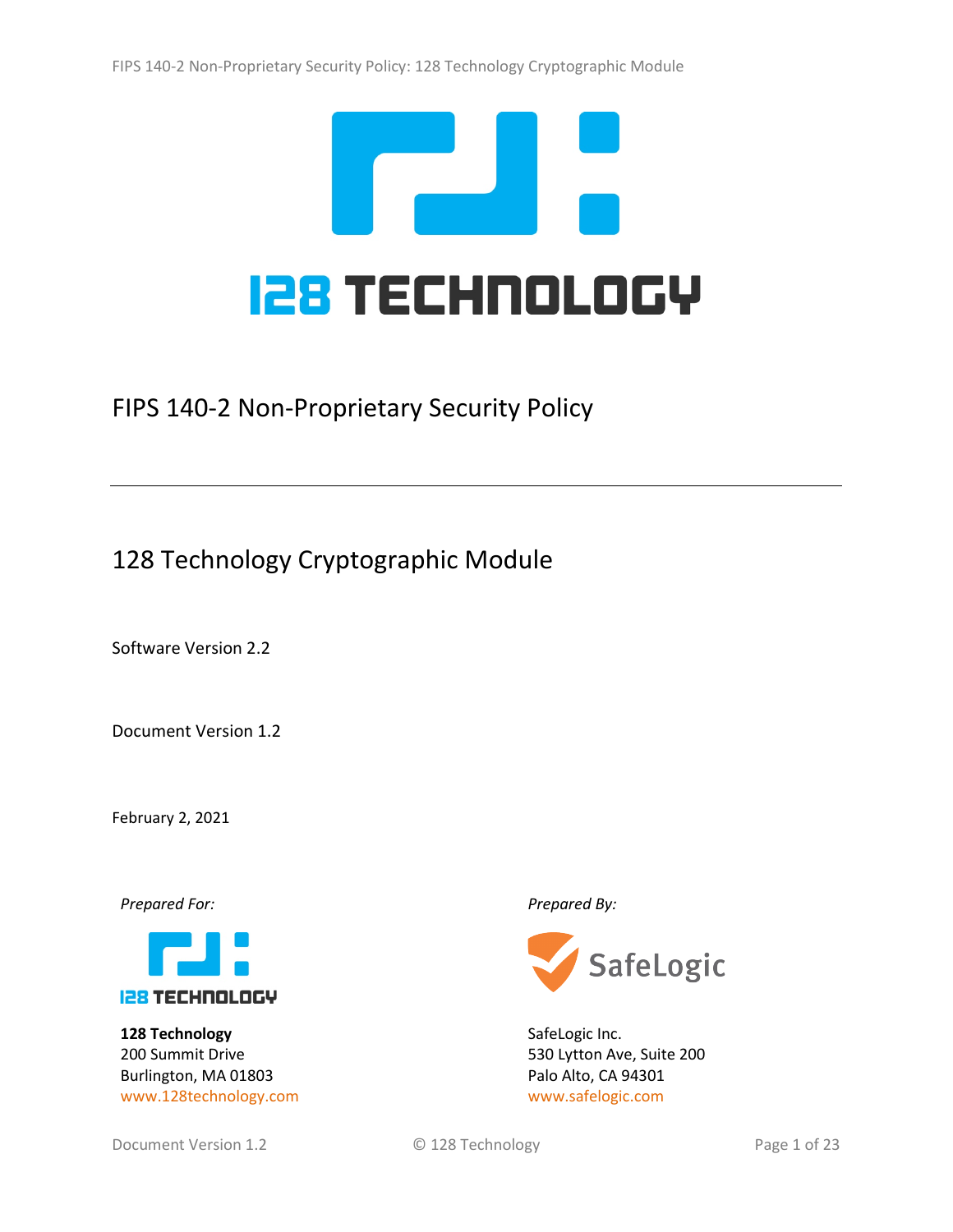## **Overview**

This document provides a non-proprietary FIPS 140-2 Security Policy for the 128 Technology Cryptographic Module.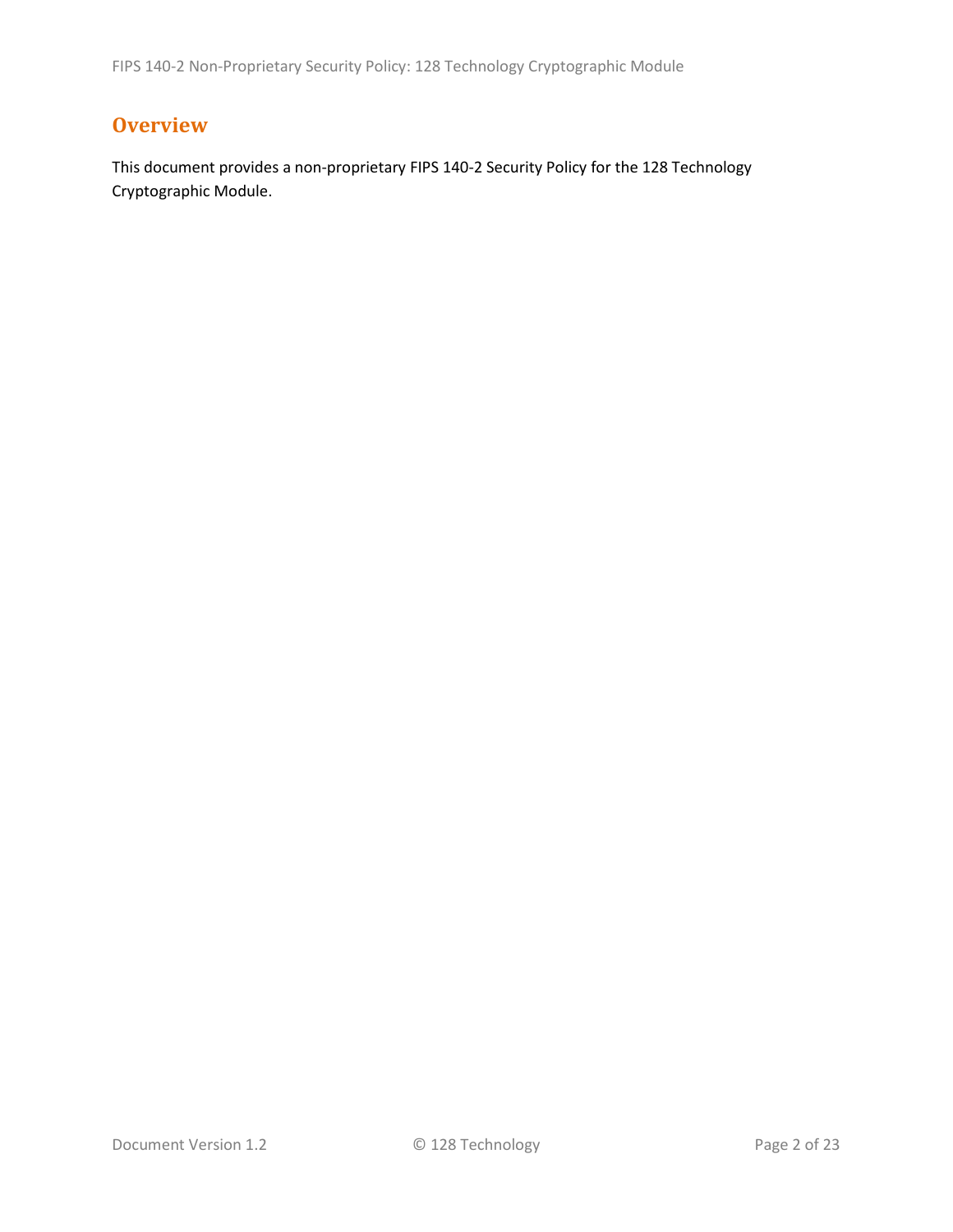# **Table of Contents**

| $\mathbf{1}$            |       |                                                                                                 |  |
|-------------------------|-------|-------------------------------------------------------------------------------------------------|--|
|                         | 1.1   |                                                                                                 |  |
|                         | 1.2   |                                                                                                 |  |
|                         | 1.3   |                                                                                                 |  |
|                         | 1.4   |                                                                                                 |  |
|                         | 1.5   |                                                                                                 |  |
| $\overline{2}$          |       |                                                                                                 |  |
|                         | 2.1   |                                                                                                 |  |
|                         | 2.1.1 |                                                                                                 |  |
|                         | 2.1.2 |                                                                                                 |  |
|                         | 2.1.3 |                                                                                                 |  |
|                         | 2.2   |                                                                                                 |  |
|                         | 2.3   |                                                                                                 |  |
|                         | 2.3.1 |                                                                                                 |  |
|                         | 2.3.2 |                                                                                                 |  |
|                         | 2.4   |                                                                                                 |  |
|                         | 2.5   |                                                                                                 |  |
|                         | 2.6   |                                                                                                 |  |
|                         | 2.6.1 |                                                                                                 |  |
|                         | 2.6.2 | Key/Critical Security Parameter (CSP) Authorized Access and Use by Role and Service/Function 19 |  |
|                         | 2.6.3 |                                                                                                 |  |
|                         | 2.6.4 |                                                                                                 |  |
|                         | 2.7   |                                                                                                 |  |
|                         | 2.7.1 |                                                                                                 |  |
|                         | 2.7.2 |                                                                                                 |  |
|                         | 2.7.3 |                                                                                                 |  |
|                         | 2.8   |                                                                                                 |  |
| $\overline{\mathbf{3}}$ |       |                                                                                                 |  |
|                         | 3.1   |                                                                                                 |  |
|                         | 3.1.1 |                                                                                                 |  |
|                         | 3.1.2 |                                                                                                 |  |
|                         | 3.2   |                                                                                                 |  |
|                         | 3.2.1 |                                                                                                 |  |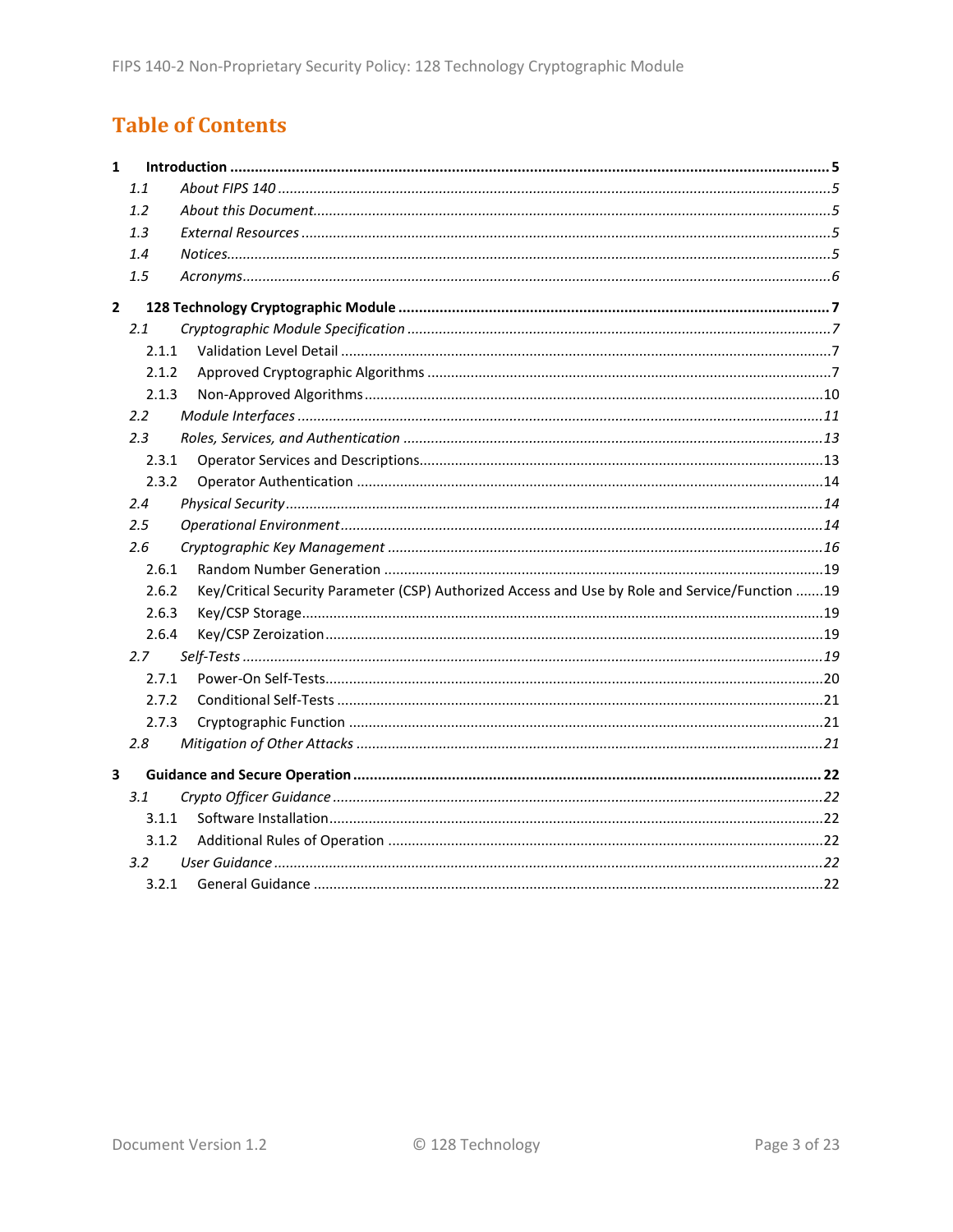# **List of Tables**

# **List of Figures**

|--|--|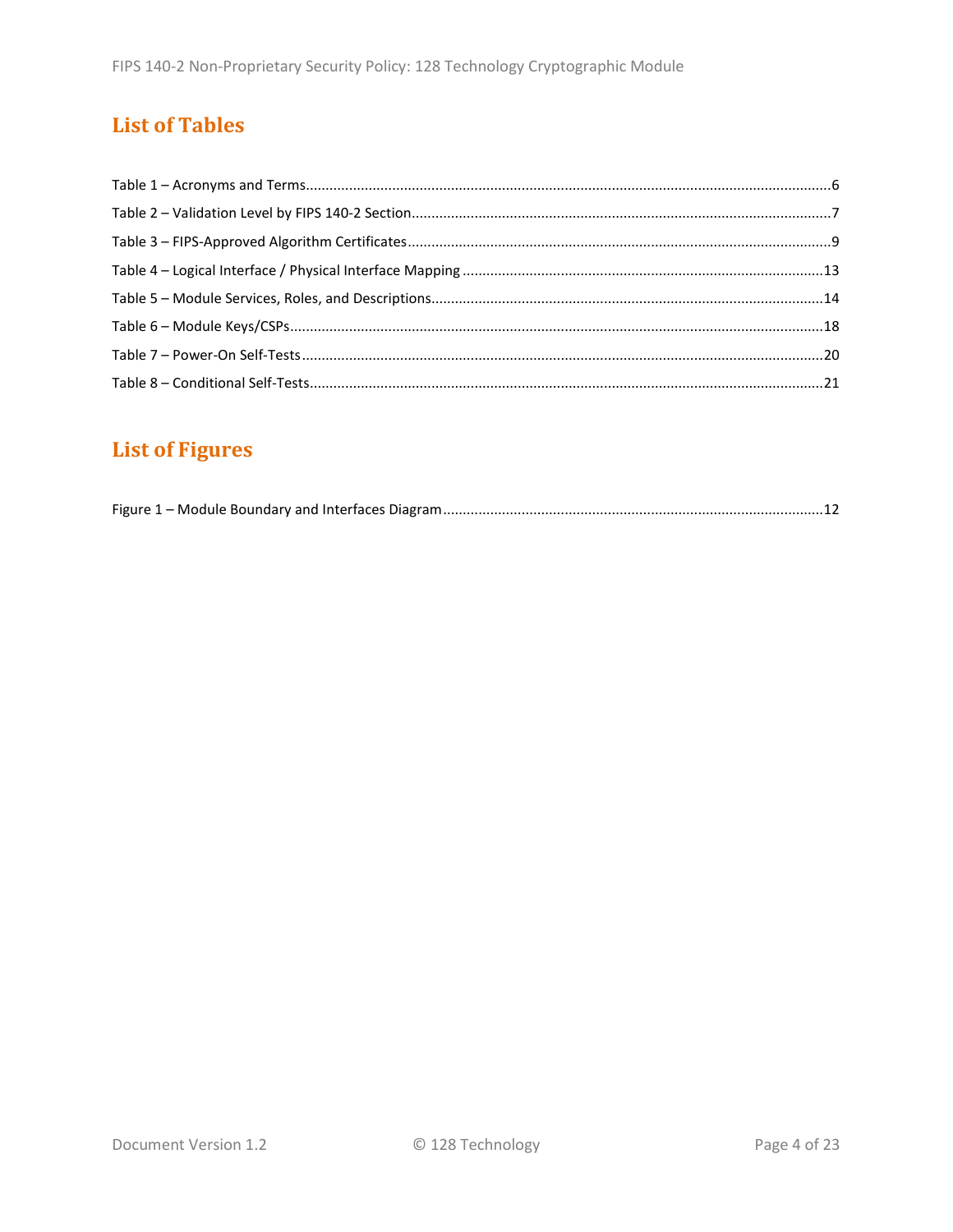## <span id="page-4-0"></span>**1 Introduction**

## <span id="page-4-1"></span>**1.1 About FIPS 140**

Federal Information Processing Standards Publication 140-2 — Security Requirements for Cryptographic Modules specifies requirements for cryptographic modules to be deployed in a Sensitive but Unclassified environment. The National Institute of Standards and Technology (NIST) and Canadian Centre for Cyber Security (CCCS) Cryptographic Module Validation Program (CMVP) run the FIPS 140-2 program. The NVLAP accredits independent testing labs to perform FIPS 140 testing; the CMVP validates modules meeting FIPS 140-2 validation. *Validated* is the term given to a module that is documented and tested against the FIPS 140-2 criteria.

More information is available on the CMVP website at [http://csrc.nist.gov/groups/STM/cmvp/index.html.](http://csrc.nist.gov/groups/STM/cmvp/index.html)

### <span id="page-4-2"></span>**1.2 About this Document**

This non-proprietary Cryptographic Module Security Policy for the 128 Technology Cryptographic Module provides an overview of the product and a high-level description of how it meets the security requirements of FIPS 140-2. This document contains details on the module's cryptographic keys and critical security parameters. This Security Policy concludes with instructions and guidance on running the module in a FIPS 140-2 mode of operation.

The 128 Technology Cryptographic Module may also be referred to as the "module" in this document.

### <span id="page-4-3"></span>**1.3 External Resources**

The 128 Technology website [\(https://www.128technology.com\)](https://www.128technology.com/) contains information on 128 Technology services and products. The Cryptographic Module Validation Program website contains links to the FIPS 140-2 certificate and 128 Technology contact information.

#### <span id="page-4-4"></span>**1.4 Notices**

This document may be freely reproduced and distributed in its entirety without modification.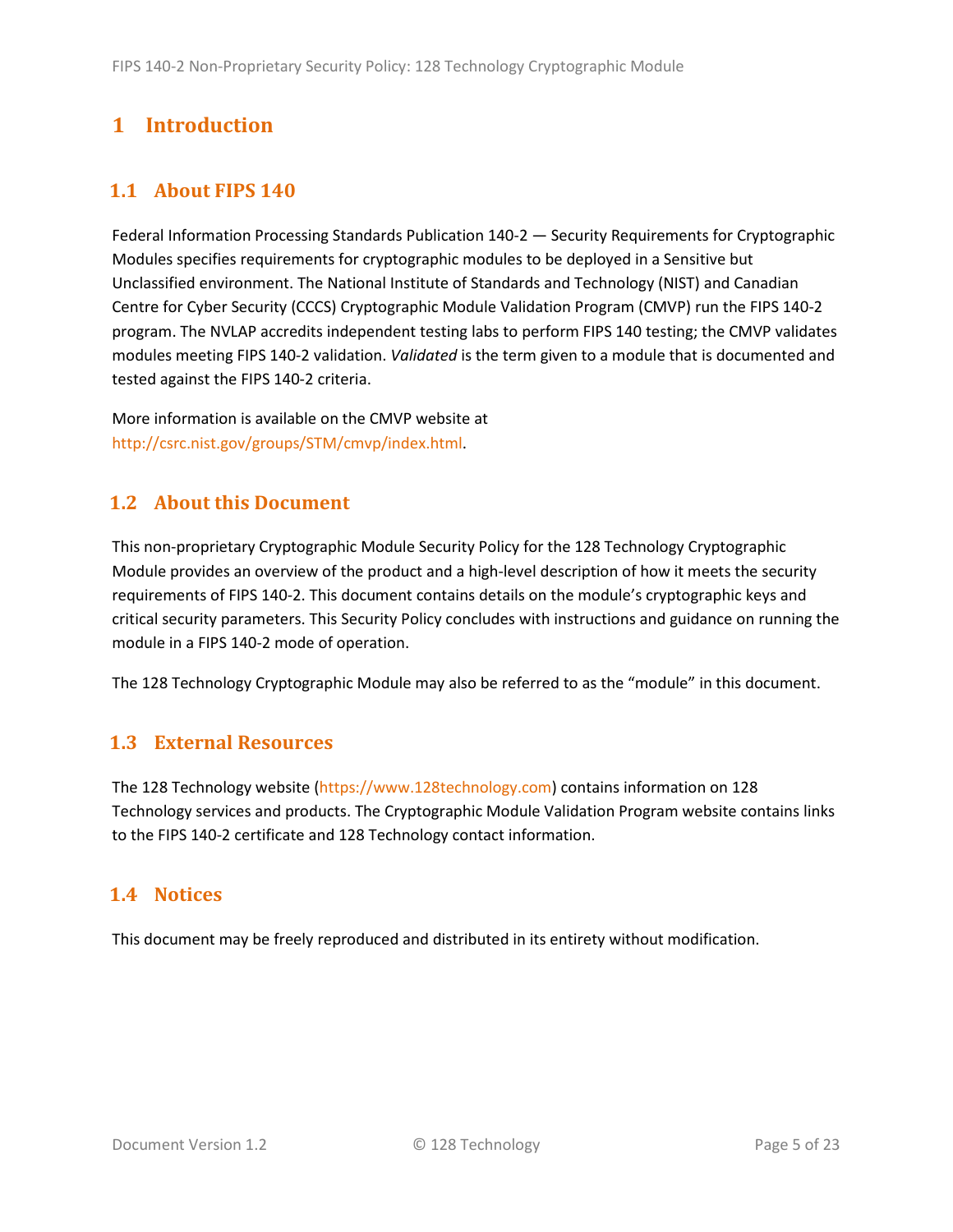## <span id="page-5-0"></span>**1.5 Acronyms**

| <b>Acronym</b> | <b>Term</b>                                    |
|----------------|------------------------------------------------|
| <b>AES</b>     | <b>Advanced Encryption Standard</b>            |
| <b>ANSI</b>    | American National Standards Institute          |
| <b>API</b>     | <b>Application Programming Interface</b>       |
| <b>CMVP</b>    | Cryptographic Module Validation Program        |
| CO             | Crypto Officer                                 |
| CCCS           | Canadian Centre for Cyber Security             |
| <b>CSP</b>     | <b>Critical Security Parameter</b>             |
| <b>DES</b>     | Data Encryption Standard                       |
| DH             | Diffie-Hellman                                 |
| <b>DRBG</b>    | Deterministic Random Bit Generator             |
| <b>DSA</b>     | Digital Signature Algorithm                    |
| EC             | <b>Elliptic Curve</b>                          |
| <b>EMC</b>     | <b>Electromagnetic Compatibility</b>           |
| <b>EMI</b>     | Electromagnetic Interference                   |
| <b>FCC</b>     | <b>Federal Communications Commission</b>       |
| <b>FIPS</b>    | <b>Federal Information Processing Standard</b> |
| <b>GPC</b>     | <b>General Purpose Computer</b>                |
| GUI            | <b>Graphical User Interface</b>                |
| <b>HMAC</b>    | (Keyed-) Hash Message Authentication Code      |
| <b>KAT</b>     | <b>Known Answer Test</b>                       |
| <b>MAC</b>     | <b>Message Authentication Code</b>             |
| <b>MD</b>      | <b>Message Digest</b>                          |
| <b>NIST</b>    | National Institute of Standards and Technology |
| OS             | <b>Operating System</b>                        |
| <b>PKCS</b>    | Public-Key Cryptography Standards              |
| <b>PRNG</b>    | Pseudo Random Number Generator                 |
| <b>PSS</b>     | Probabilistic Signature Scheme                 |
| <b>RNG</b>     | Random Number Generator                        |
| <b>RSA</b>     | Rivest, Shamir, and Adleman                    |
| <b>SHA</b>     | Secure Hash Algorithm                          |
| SSL            | Secure Sockets Layer                           |
| Triple-DES     | Triple Data Encryption Algorithm               |
| <b>TLS</b>     | <b>Transport Layer Security</b>                |
| <b>USB</b>     | <b>Universal Serial Bus</b>                    |

The following table defines acronyms found in this document:

**Table 1 – Acronyms and Terms**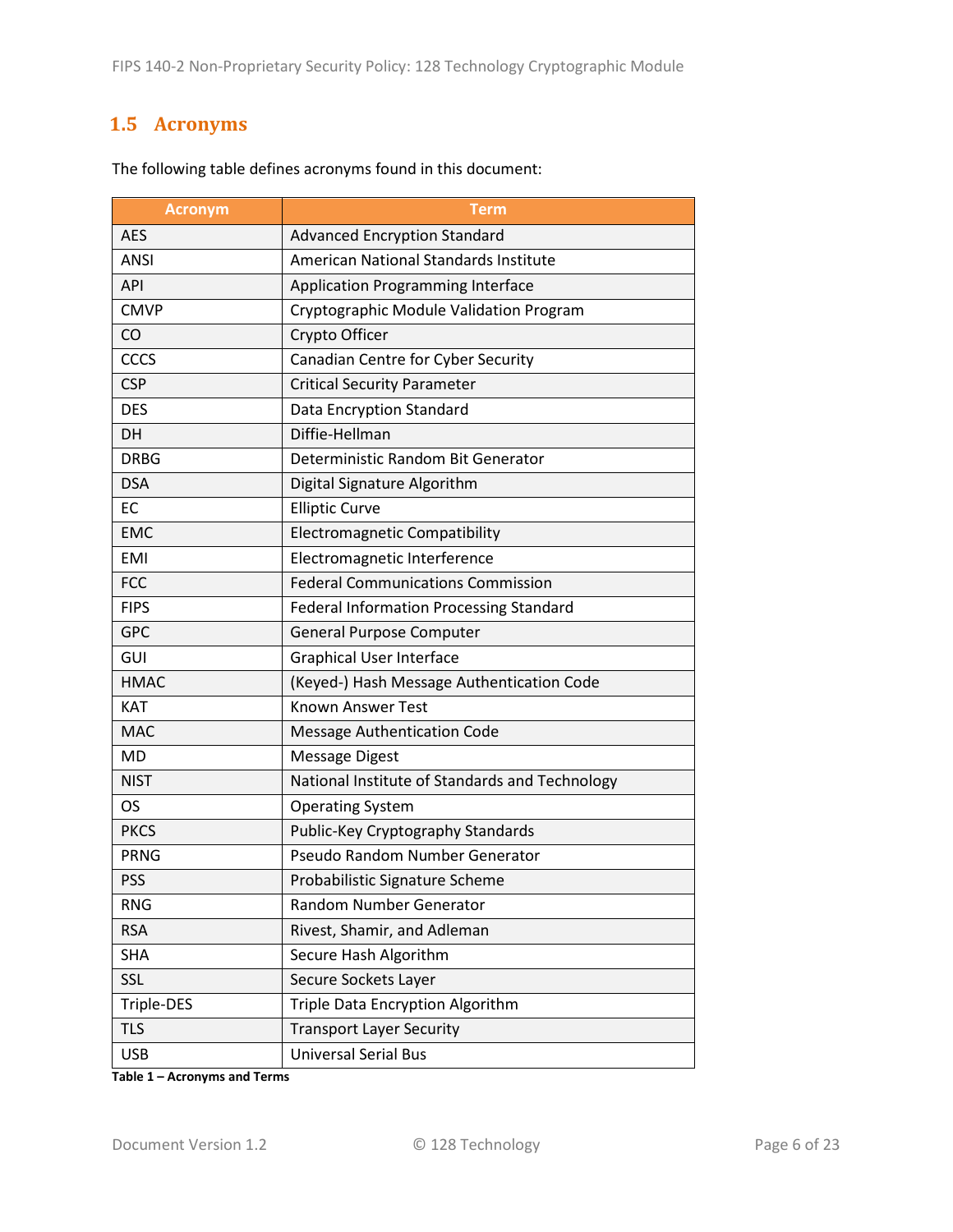# <span id="page-6-0"></span>**2 128 Technology Cryptographic Module**

## <span id="page-6-1"></span>**2.1 Cryptographic Module Specification**

The 128 Technology Cryptographic Module provides cryptographic functions for the 128T Networking Platform. These functions are used for protecting data in transit and at rest using standards based and trusted algorithms.

The module's logical cryptographic boundary is the shared library files and their integrity check HMAC files. The module is a multi-chip standalone embodiment installed on a General Purpose Device.

All operations of the module occur via calls from host applications and their respective internal daemons/processes. As such there are no untrusted services calling the services of the module.

The module supports two modes of operation: Approved and non-Approved. The module will be in the FIPS-approved mode when all power up self-tests have completed successfully, and only Approved algorithms are invoked. See *Approved Cryptographic Algorithms* section below for a list of the supported Approved algorithms and *Non-Approved but Allowed Cryptographic Algorithms* for allowed algorithms. The non-Approved mode is entered when a non-Approved algorithm is invoked. See *Non-Approved Algorithms* for a list of non-Approved algorithms.

### <span id="page-6-2"></span>**2.1.1 Validation Level Detail**

| <b>FIPS 140-2 Section Title</b>                              | <b>Validation Level</b> |
|--------------------------------------------------------------|-------------------------|
| Cryptographic Module Specification                           |                         |
| Cryptographic Module Ports and Interfaces                    | 1                       |
| Roles, Services, and Authentication                          | 1                       |
| <b>Finite State Model</b>                                    | 1                       |
| <b>Physical Security</b>                                     | N/A                     |
| <b>Operational Environment</b>                               |                         |
| Cryptographic Key Management                                 | 1                       |
| Electromagnetic Interference / Electromagnetic Compatibility | 1                       |
| Self-Tests                                                   | 1                       |
| Design Assurance                                             | 1                       |
| Mitigation of Other Attacks                                  | N/A                     |

The following table lists the level of validation for each area in FIPS 140-2:

**Table 2 – Validation Level by FIPS 140-2 Section**

#### <span id="page-6-3"></span>**2.1.2 Approved Cryptographic Algorithms**

The module's cryptographic algorithm implementations have received the following certificate numbers from the Cryptographic Algorithm Validation Program: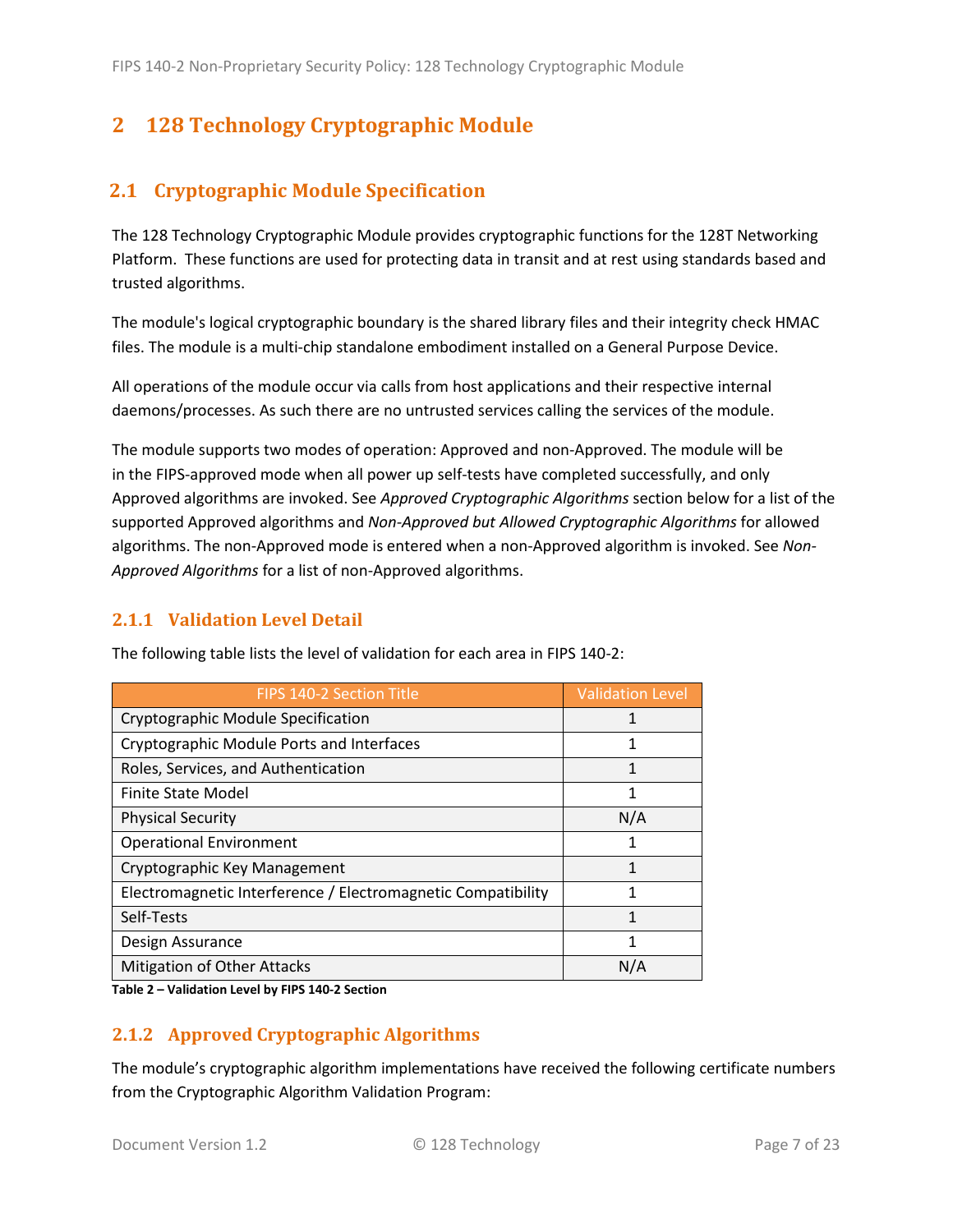| Algorithm                                                                          | <b>CAVP Certificate</b> |
|------------------------------------------------------------------------------------|-------------------------|
| <b>AES</b>                                                                         | 4750                    |
| ECB (e/d; 128, 192, 256)                                                           |                         |
| CBC (e/d; 128, 192, 256)                                                           |                         |
| CFB1 (e/d; 128, 192, 256)                                                          |                         |
| CFB8 (e/d; 128, 192, 256)                                                          |                         |
| CFB128 (e/d; 128, 192, 256)<br>OFB (e/d; 128, 192, 256)                            |                         |
| <b>CTR</b> (ext only; 128, 192, 256)                                               |                         |
|                                                                                    |                         |
| CCM (KS: 128, 192, 256)                                                            |                         |
| CMAC (Generation/Verification) (KS: 128, 192, 256)                                 |                         |
|                                                                                    |                         |
| <b>GCM</b> (KS: AES_128(e/d), AES_192(e/d), AES_256(e/d))                          |                         |
| HMAC-SHA-1, HMAC-SHA-224, HMAC-SHA-256, HMAC- SHA-384, HMAC-SHA-512                | 3164                    |
| <b>DSA</b>                                                                         | 1273                    |
| FIPS 186-4                                                                         |                         |
| PQG Gen: 2048 & 3072 (using SHA-2)                                                 |                         |
| PQG Ver: 1024, 2048 & 3072 (using SHA-1 and SHA-2)                                 |                         |
| Key Pair: 2048-bit & 3072-bit                                                      |                         |
| Sig Gen: 2048-bit & 3072-bit (using SHA-2)                                         |                         |
| Sig Ver: 1024-bit, 2048-bit & 3072-bit (using SHA-1 and SHA-2)                     |                         |
| <b>ECDSA</b>                                                                       | 1185                    |
| FIPS 186-4                                                                         |                         |
| Key Pair Generation: Curves (P-224, P-256, P-384, P-521, K-233, K-283, K-409, K-   |                         |
| 571, B-233, B-283, B-409 & B-571)                                                  |                         |
| PKV: Curves All P, K & B                                                           |                         |
| Sig Gen: Curves (P-224, P-256, P-384, P-521, K-233, K-283, K-409, K-571, B-233, B- |                         |
| 283, B-409 & B-571) (SHA-2)                                                        |                         |
| Sig Ver: Curves (P-192, P-224, P-256, P-384, P-521, K-163, K-233, K-283, K-409, K- |                         |
| 571, B-163, B-233, B-283, B-409 & B-571) (using SHA-1 and SHA-2)                   |                         |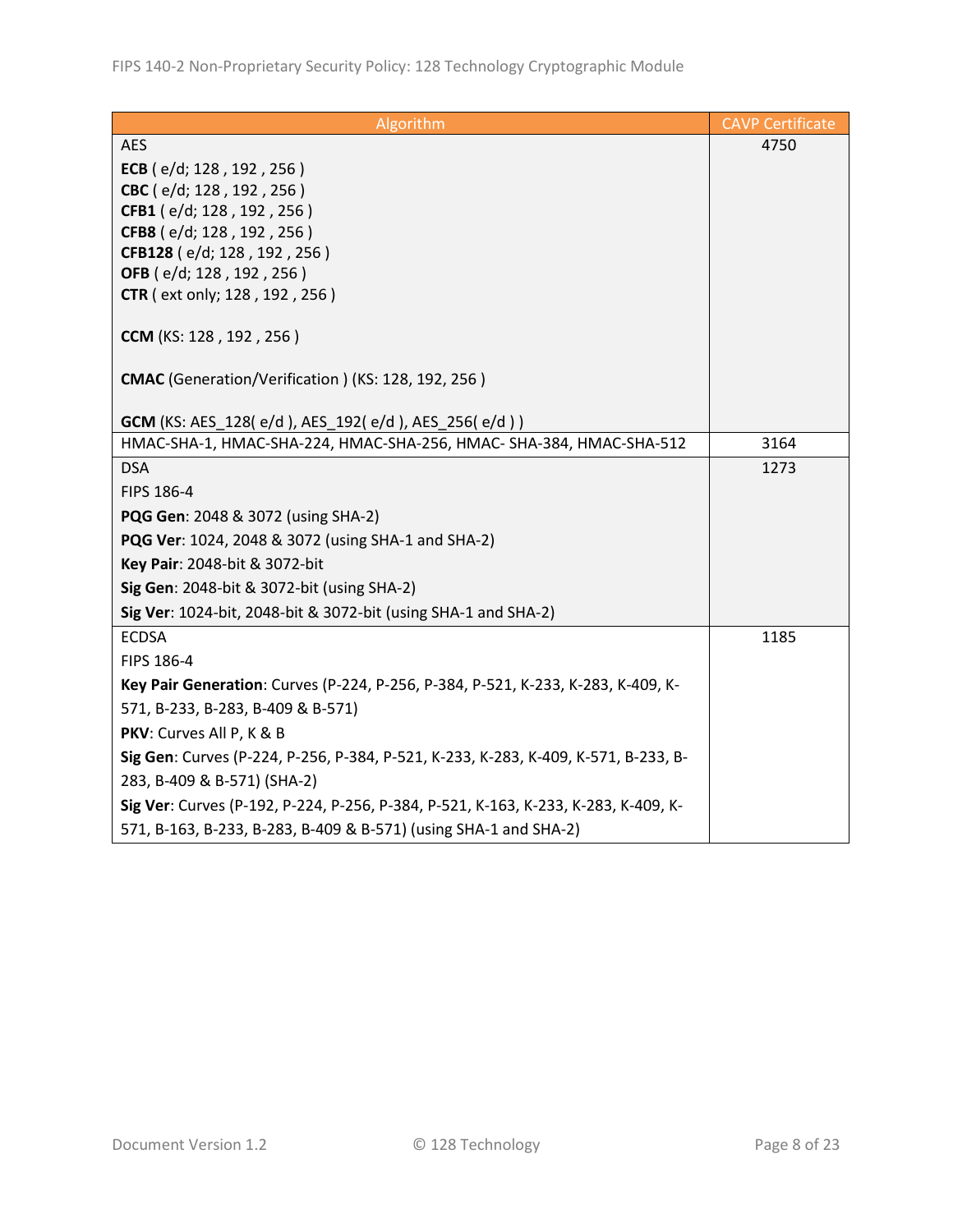| Algorithm                                                                 | <b>CAVP Certificate</b> |
|---------------------------------------------------------------------------|-------------------------|
| RSA (X9.31, PKCS #1.5, PSS)                                               | 2594                    |
| <b>FIPS 186-2</b>                                                         |                         |
| <b>ANSIX9.31</b>                                                          |                         |
| Sig Gen: 4096 bit (using SHA-2)                                           |                         |
| Sig Ver: 1024-bit, 1536-bit, 2048-bit, 3072-bit, 4096-bit (any SHA size)  |                         |
|                                                                           |                         |
| <b>PKCS1 V15</b>                                                          |                         |
| Sig Gen: 4096-bit (using SHA-2)                                           |                         |
| Sig Ver: 1024-bit, 1536-bit, 2048-bit, 3072-bit & 4096-bit (any SHA size) |                         |
|                                                                           |                         |
| <b>PSS</b>                                                                |                         |
| Sig Gen: 4096-bit (using SHA-2)                                           |                         |
| Sig Ver: 1024-bit, 1536-bit, 2048-bit, 3072-bit & 4096-bit (any SHA size) |                         |
|                                                                           |                         |
| FIPS 186-4                                                                |                         |
| <b>ANSIX9.31</b>                                                          |                         |
| Sig Gen: 2048-bit & 3072-bit (using SHA-2)                                |                         |
| Sig Ver: 1024-bit, 2048-bit, & 3072-bit (any SHA size)                    |                         |
|                                                                           |                         |
| <b>PKCS1 V15</b>                                                          |                         |
| Sig Gen: 2048-bit & 3072-bit (using SHA-2)                                |                         |
| Sig Ver: 1024-bit, 2048-bit, & 3072-bit (any SHA size)                    |                         |
|                                                                           |                         |
| <b>PSS</b>                                                                |                         |
| Sig Gen: 2048-bit & 3072-bit (using SHA-2)                                |                         |
| Sig Ver: 1024-bit, 2048-bit, & 3072-bit (any SHA size)                    |                         |
| SHA-1, SHA-224, SHA-256, SHA-384, SHA-512                                 | 3893                    |
| Triple-DES                                                                | 2524                    |
| TECB(KO1e/d, KO2d only)                                                   |                         |
| TCBC(KO 1 e/d, KO 2 d only)                                               |                         |
| TCFB1(KO 1 e/d, KO 2 d only)                                              |                         |
| TCFB8(KO 1 e/d, KO 2 d only)                                              |                         |
| TCFB64(KO 1 e/d, KO 2 d only)<br>TOFB(KO1e/d, KO2donly)                   |                         |
|                                                                           |                         |
| CMAC(KS: 3-Key; Generation/Verification; Block Size(s): Full / Partial)   |                         |
| SP 800-90 DRBG (Hash_DRBG, HMAC_DRBG, CTR_DRBG)                           | 1631                    |
| <b>CKG</b>                                                                | Vendor Affirmed         |
|                                                                           |                         |

**Table 3 – FIPS-Approved Algorithm Certificates**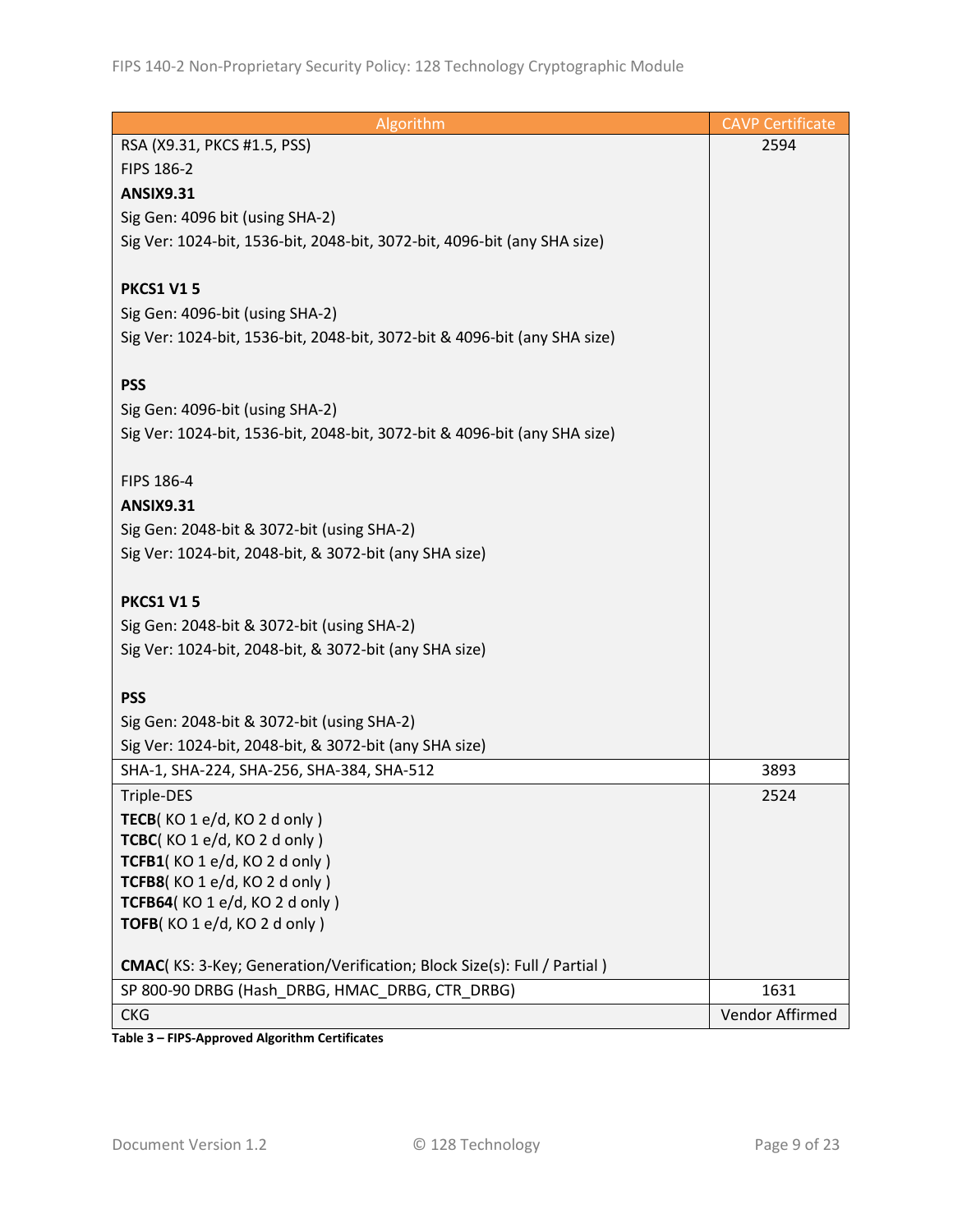### <span id="page-9-0"></span>**2.1.3 Non-Approved Algorithms**

The module supports a non-approved mode of operation. The algorithms listed in this section are not to be used by the operator in the FIPS Approved mode of operation.

The following algorithms shall not be used:

- AES XTS (  $(KS: XTS_128$  (  $(e/d)$   $(f/p)$  )  $KS: XTS_256$  ( $(e/d)$   $(f/p)$  ).
- EC Diffie Hellman
- RSA (key wrapping; key establishment methodology provides up to 256 bits of encryption strength)

The following algorithms are disallowed as of January 1, 2016 per the NIST SP 800-131A algorithm transitions:

- Random Number Generator Based on ANSI X9.31 Appendix A.2.4
- Two-Key Triple DES Encryption
- Dual EC DRBG

The following algorithms are disallowed as of January 1, 2014 per the NIST SP 800-131A algorithm transitions:

| <b>FIPS 186-4 DSA</b> | PQG Gen 1024-bit (any SHA size), 2048-bit & 3072-bit using SHA-1<br>Key Gen 1024-bit (any SHA size), 2048-bit & 3072-bit using SHA-1<br>Sig Gen 1024-bit (any SHA size), 2048-bit & 3072-bit using SHA-1 |
|-----------------------|----------------------------------------------------------------------------------------------------------------------------------------------------------------------------------------------------------|
| <b>FIPS 186-2 DSA</b> | PQG Gen 1024-bit (any SHA size)<br>Key Gen 1024-bit<br>Sig Gen 1024-bit (any SHA size), 2048-bit & 3072-bit using SHA-1                                                                                  |
| <b>FIPS 186-2 RSA</b> | <b>ANSIX9.31</b><br>Key Gen 1024 & 1536                                                                                                                                                                  |
|                       | <b>ANSIX9.31</b><br>Sig Gen 1024 & 1536 (any SHA size); 2048, 3072 & 4096 using SHA-1                                                                                                                    |
|                       | <b>PKCSI V15</b><br>Sig Gen 1024 & 1536 (any SHA size); 2048, 3072 & 4096 using SHA-1                                                                                                                    |
|                       | <b>PSS</b><br>Sig Gen 1024 & 1536 (any SHA size); 2048, 3072 & 4096 using SHA-1                                                                                                                          |
| <b>FIPS 186-4 RSA</b> | <b>ANSIX9.31</b><br>Sig Gen 1024 using SHA-1                                                                                                                                                             |

#### **PKCSI V1 5**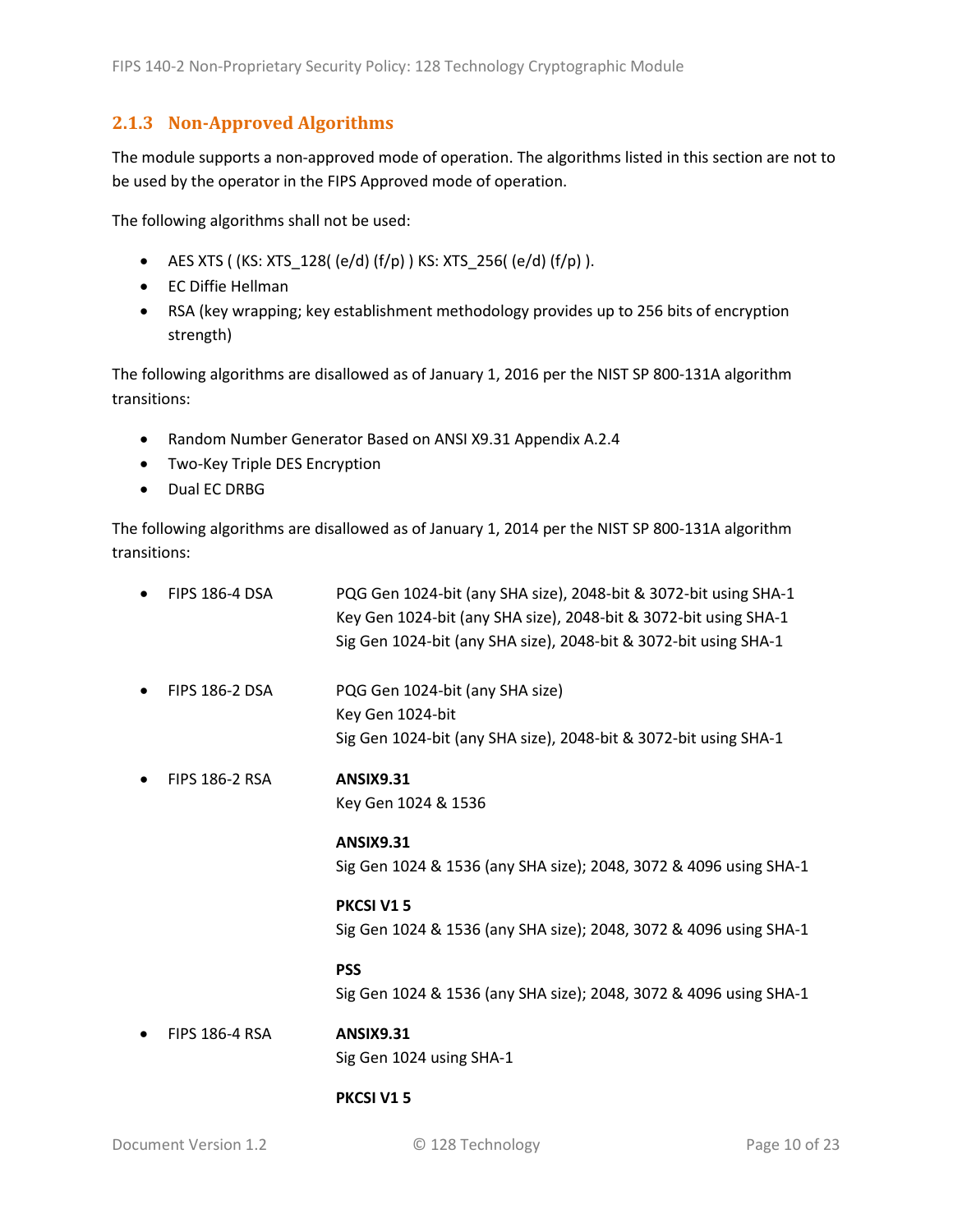Sig Gen 1024 using SHA-1 **PSS** Sig Gen 1024 using SHA-1 • FIPS 186-2 ECDSA **Key Pair Generation: Curves** P-192, K-163 & B-163 **Sig Gen Curves** All P, K & B • FIPS 186-4 ECDSA **Key Pair Generation: Curves** P-192, K-163 & B-163

> **Sig Gen Curves** P-224, P-256, P-384, P-521, K-233, K-283, K-409, K-571, B-233, B-283, B-409 & B-571) (using SHA-1) P-192-, K-163 & B-163 (any SHA size)

• CVL (ECC CDH KAS)

The following algorithms are disallowed as of September 1, 2020 per the FIPS 186-2 transitions:

- FIPS 186-2 RSA (X9.31, PKCS #1.5, PSS)
	- o **ANSIX9.31**
		- Key Gen: 2048-bit, 3072-bit & 4096-bit
		- Sig Gen: 2048-bit, 3072-bit (any SHA size)
		- Sig Gen: 4096-bit using SHA-1

#### o **PKCS1 V1 5**

- Sig Gen: 2048-bit, 3072-bit (any SHA size)
- Sig Gen: 4096-bit using SHA-1
- o **PSS**
	- Sig Gen: 2048-bit, 3072-bit (any SHA size)
	- Sig Gen: 4096-bit using SHA-1

#### <span id="page-10-0"></span>**2.2 Module Interfaces**

The figure below shows the module's physical and logical block diagram: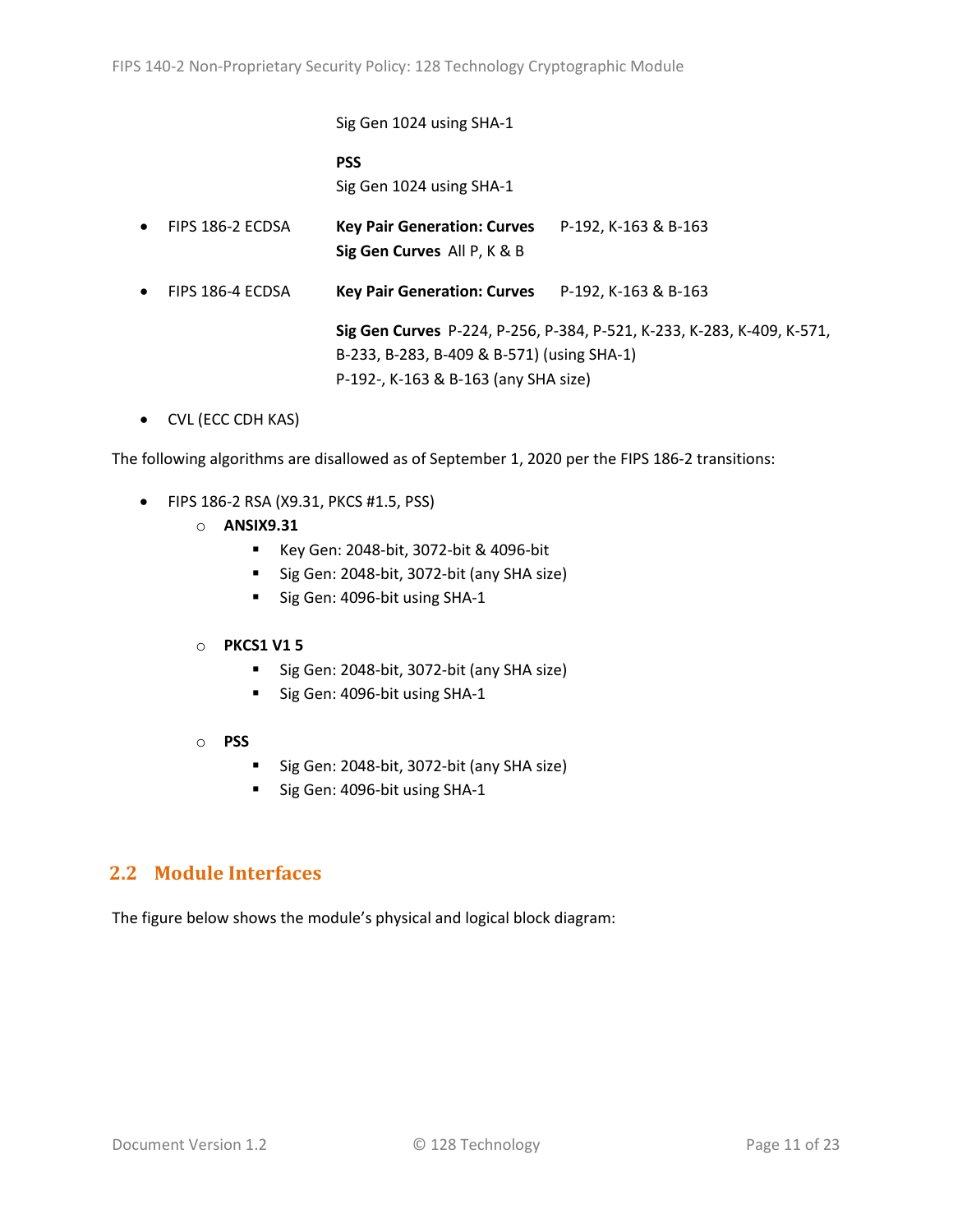

<span id="page-11-0"></span>**Figure 1 – Module Boundary and Interfaces Diagram**

The interfaces (ports) for the physical boundary include the computer keyboard port, mouse port, network port, USB ports, display and power plug. When operational, the module does not transmit any information across these physical ports because it is a software cryptographic module. Therefore, the module's interfaces are purely logical and are provided through the Application Programming Interface (API) that a calling daemon can operate. The logical interfaces expose services that applications directly call, and the API provides functions that may be called by a referencing application (see Sectio[n 2.3](#page-12-0) – [Roles, Services, and Authentication](#page-12-0) for the list of available functions). The module distinguishes between logical interfaces by logically separating the information according to the defined API.

The API provided by the module is mapped onto the FIPS 140- 2 logical interfaces: data input, data output, control input, and status output. Each of the FIPS 140- 2 logical interfaces relates to the module's callable interface, as follows:

| FIPS 140-2 Interface | Logical Interface                | <b>Module Physical Interface</b> |  |
|----------------------|----------------------------------|----------------------------------|--|
| Data Input           | Input parameters of API function | Network Interface                |  |
|                      | calls                            |                                  |  |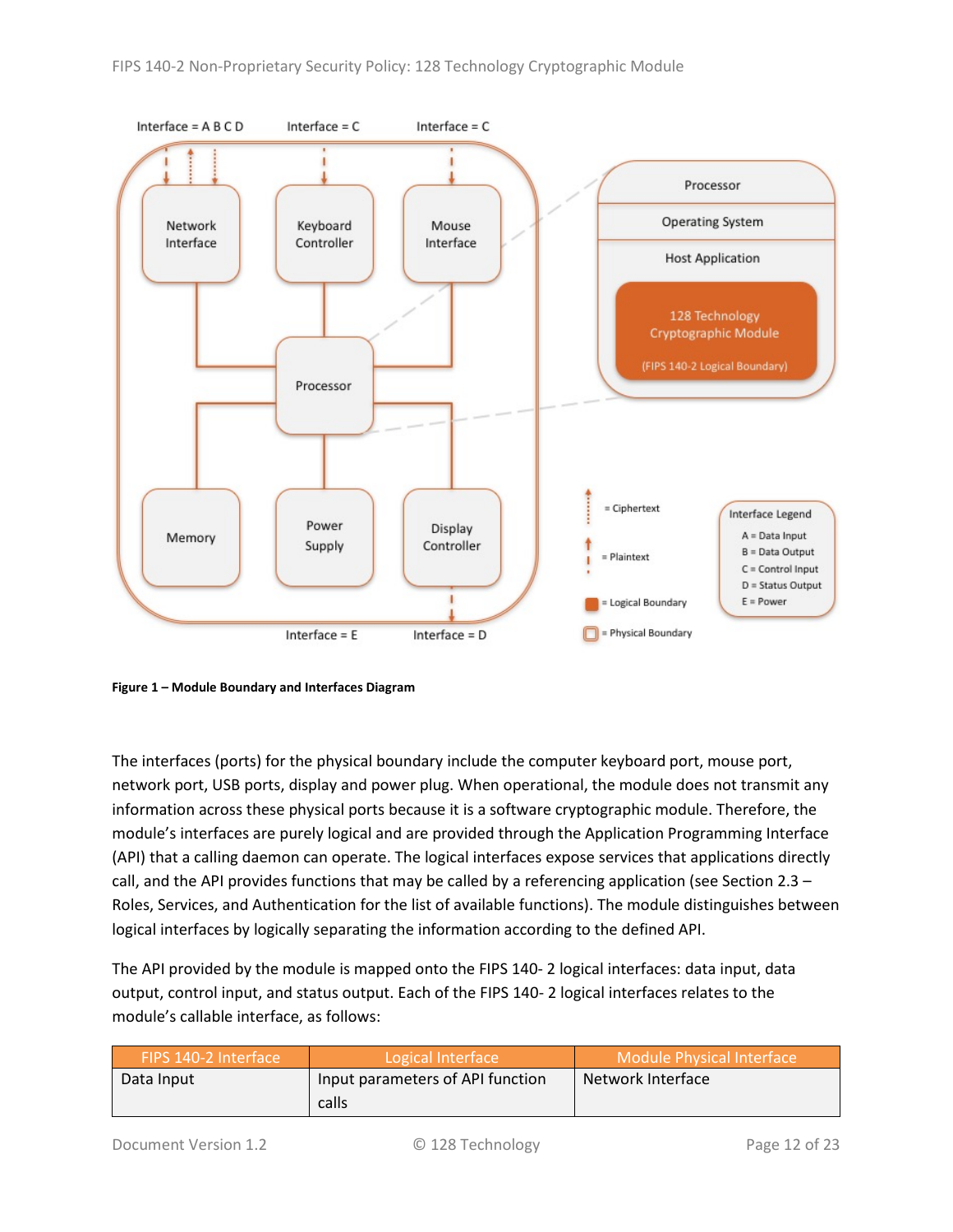| FIPS 140-2 Interface | Logical Interface                 | <b>Module Physical Interface</b> |  |
|----------------------|-----------------------------------|----------------------------------|--|
| Data Output          | Output parameters of API function | Network Interface                |  |
|                      | calls                             |                                  |  |
| Control Input        | API function calls                | Keyboard Interface, Mouse        |  |
|                      |                                   | Interface                        |  |
| <b>Status Output</b> | For FIPS mode, function calls     | Display Controller               |  |
|                      | returning status information and  |                                  |  |
|                      | return codes provided by API      |                                  |  |
|                      | function calls.                   |                                  |  |
| Power                | None                              | Power Supply                     |  |

#### **Table 4 – Logical Interface / Physical Interface Mapping**

As shown in Figure 1 – [Module Boundary and Interfaces Diagram](#page-11-0) and Table 5 – [Module Services, Roles,](#page-13-3) [and Descriptions,](#page-13-3) the output data path is provided by the data interfaces and is logically disconnected from processes performing key generation or zeroization. No key information will be output through the data output interface when the module zeroizes keys.

### <span id="page-12-0"></span>**2.3 Roles, Services, and Authentication**

The module supports a Crypto Officer and a User role. The module does not support a Maintenance role. The User and Crypto-Officer roles are implicitly assumed by the entity accessing services implemented by the Module.

#### <span id="page-12-1"></span>**2.3.1 Operator Services and Descriptions**

The module supports services that are available to users in the various roles. All of the services are described in detail in the module's user documentation. The following table shows the services available to the various roles and the access to cryptographic keys and CSPs resulting from services:

| Service               | <b>Roles</b>   | CSP / Algorithm                         | Permission         |
|-----------------------|----------------|-----------------------------------------|--------------------|
| Module initialization | Crypto         | None                                    | CO:                |
|                       | <b>Officer</b> |                                         | execute            |
|                       |                |                                         |                    |
| Symmetric             | User           | AES Key, Triple-DES Key                 | User:              |
| encryption/decryption |                |                                         | read/write/execute |
| Digital signature     | User           | RSA Private Key, DSA Private Key, ECDSA | User:              |
| generation            |                | Private Key                             | read/write/execute |
| Digital Signature     | User           | RSA Public Key, DSA Public Key, ECDSA   | User:              |
| verification          |                | Public Key                              | read/write/execute |
| Symmetric key         | User           | AES Key, Triple-DES Key                 | User:              |
| generation            |                |                                         | read/write/execute |
| Asymmetric key        | User           | DSA Private Key, ECDSA Private Key      | User:              |
| generation            |                |                                         | read/write/execute |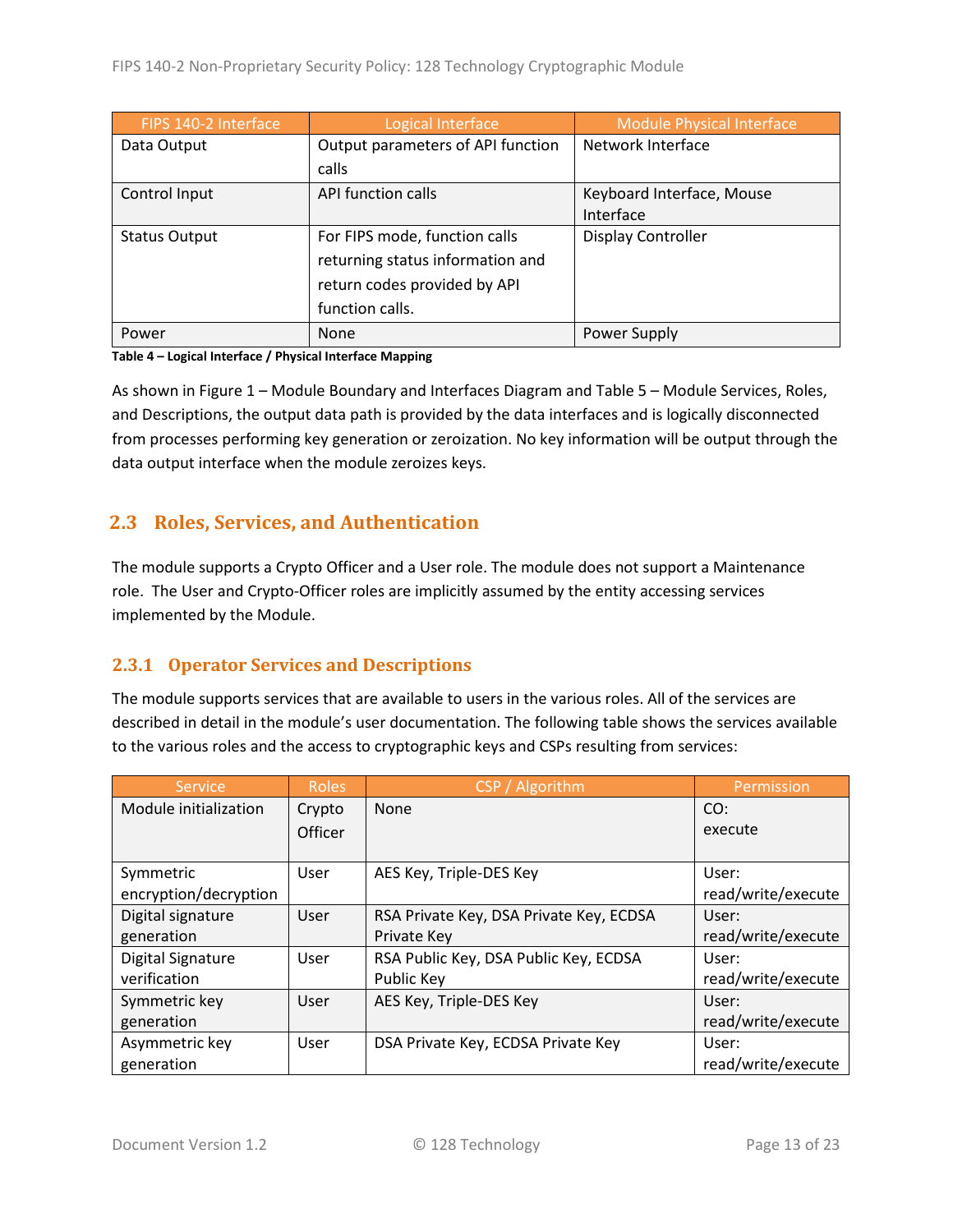| <b>Service</b>       | <b>Roles</b> | CSP / Algorithm                        | Permission         |
|----------------------|--------------|----------------------------------------|--------------------|
| Keyed Hash (HMAC)    | <b>User</b>  | <b>HMAC Key</b>                        | User:              |
|                      |              | HMAC SHA-1, HMAC SHA-224, HMAC SHA-    | read/write/execute |
|                      |              | 256, HMAC SHA-384, HMAC SHA-512        |                    |
| Message digest (SHS) | User         | SHA-1, SHA-224, SHA-256, SHA-384, SHA- | User:              |
|                      |              | 512                                    | read/write/execute |
| Random number        | User         | DRBG Internal State, DRBG Entropy      | User:              |
| generation           |              |                                        | read/write/execute |
| Show status          | Crypto       | None                                   | User and CO:       |
|                      | Officer      |                                        | execute            |
|                      | User         |                                        |                    |
| Self test            | User         | <b>None</b>                            | User:              |
|                      |              |                                        | read/execute       |
| Zeroize              | Crypto       | All CSPs                               | CO:                |
|                      | Officer      |                                        | read/write/execute |
|                      | User         |                                        |                    |

<span id="page-13-3"></span>**Table 5 – Module Services, Roles, and Descriptions**

The operator is required to review the sections *Approved Cryptographic Algorithms*, *Non-Approved but Allowed Cryptographic Algorithms*, *Non-Approved Cryptographic Algorithms*, and *Guidance and Secure Operation* to ensure only approved algorithms are used

### <span id="page-13-0"></span>**2.3.2 Operator Authentication**

As required by FIPS 140-2, there are two roles (a Crypto Officer role and User role) in the module that operators may assume. As allowed by Level 1, the module does not support authentication to access services. As such, there are no applicable authentication policies. Access control policies are implicitly defined by the services available to the roles as specified in Table 5 – [Module Services, Roles,](#page-13-3) and [Descriptions.](#page-13-3)

## <span id="page-13-1"></span>**2.4 Physical Security**

This section of requirements does not apply to this module. The module is a software-only module and does not implement any physical security mechanisms.

## <span id="page-13-2"></span>**2.5 Operational Environment**

The module operates on a general purpose computer (GPC) running a general purpose operating system (GPOS). For FIPS purposes, the module is running on this operating system in single user mode and does not require any additional configuration to meet the FIPS requirements.

The module was tested on the following platform:

• CentOS 7.3 running on a Dell Optiplex 755 with an Intel Celeron processor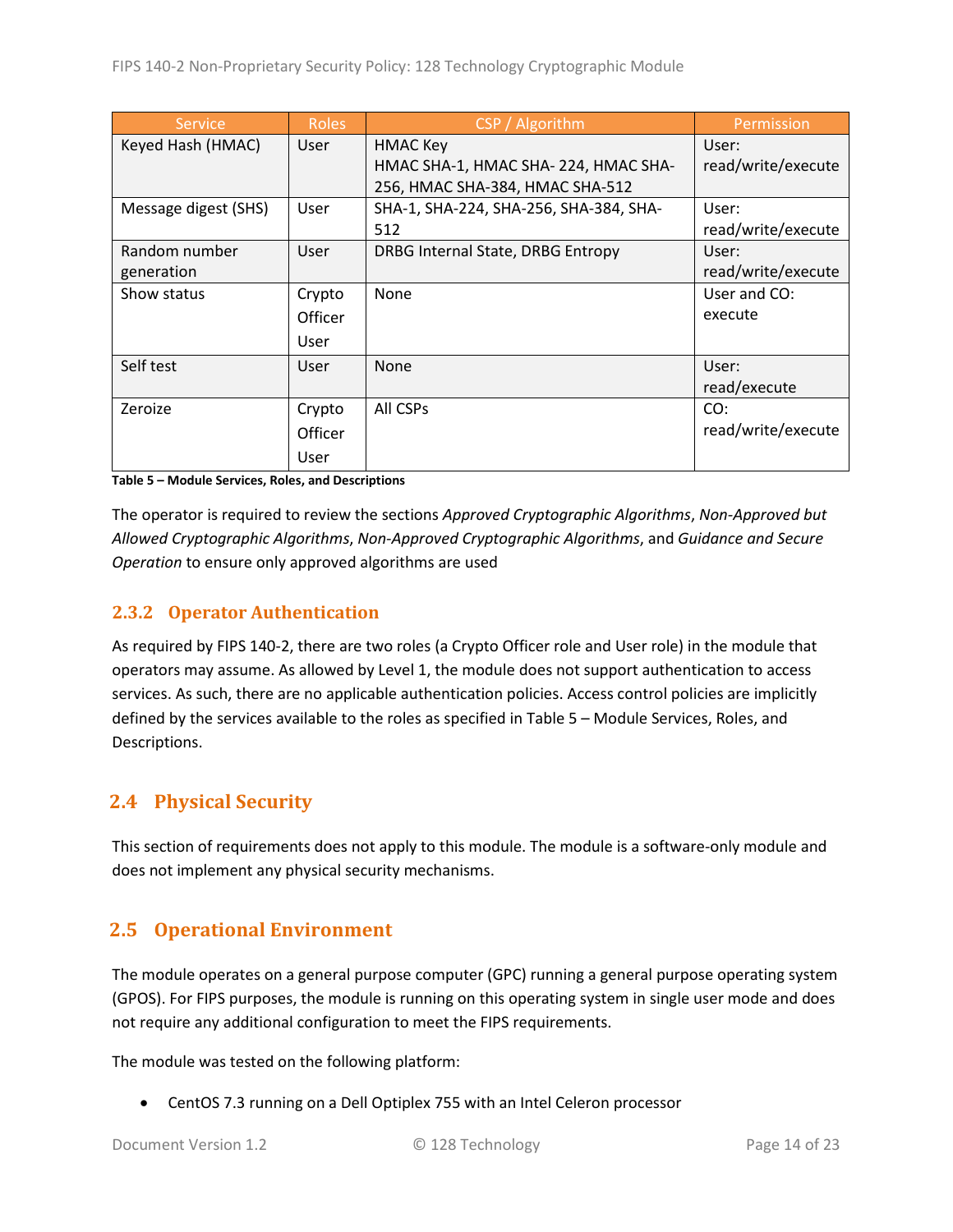The cryptographic module is also supported on the following operating environments for which operational testing and algorithm testing was not performed:

- CentOS 7 on a Dell OptiPlex 755 with an Intel Celeron processor
- Red Hat Enterprise Linux 6.3 on a Dell OptiPlex 755 with an Intel Celeron processor
- SUSE Linux Enterprise 11 SP2 on a Dell OptiPlex 755 with an Intel Celeron processor

Compliance is maintained for other versions of the respective operating system family where the binary is unchanged. No claim can be made as to the correct operation of the module or the security strengths of the generated keys when ported to an operational environment which is not listed on the validation certificate.

The GPC(s) used during testing met Federal Communications Commission (FCC) FCC Electromagnetic Interference (EMI) and Electromagnetic Compatibility (EMC) requirements for business use as defined by 47 Code of Federal Regulations, Part15, Subpart B. FIPS 140-2 validation compliance is maintained when the module is operated on other versions of the GPOS running in single user mode, assuming that the requirements outlined in NIST IG G.5 are met.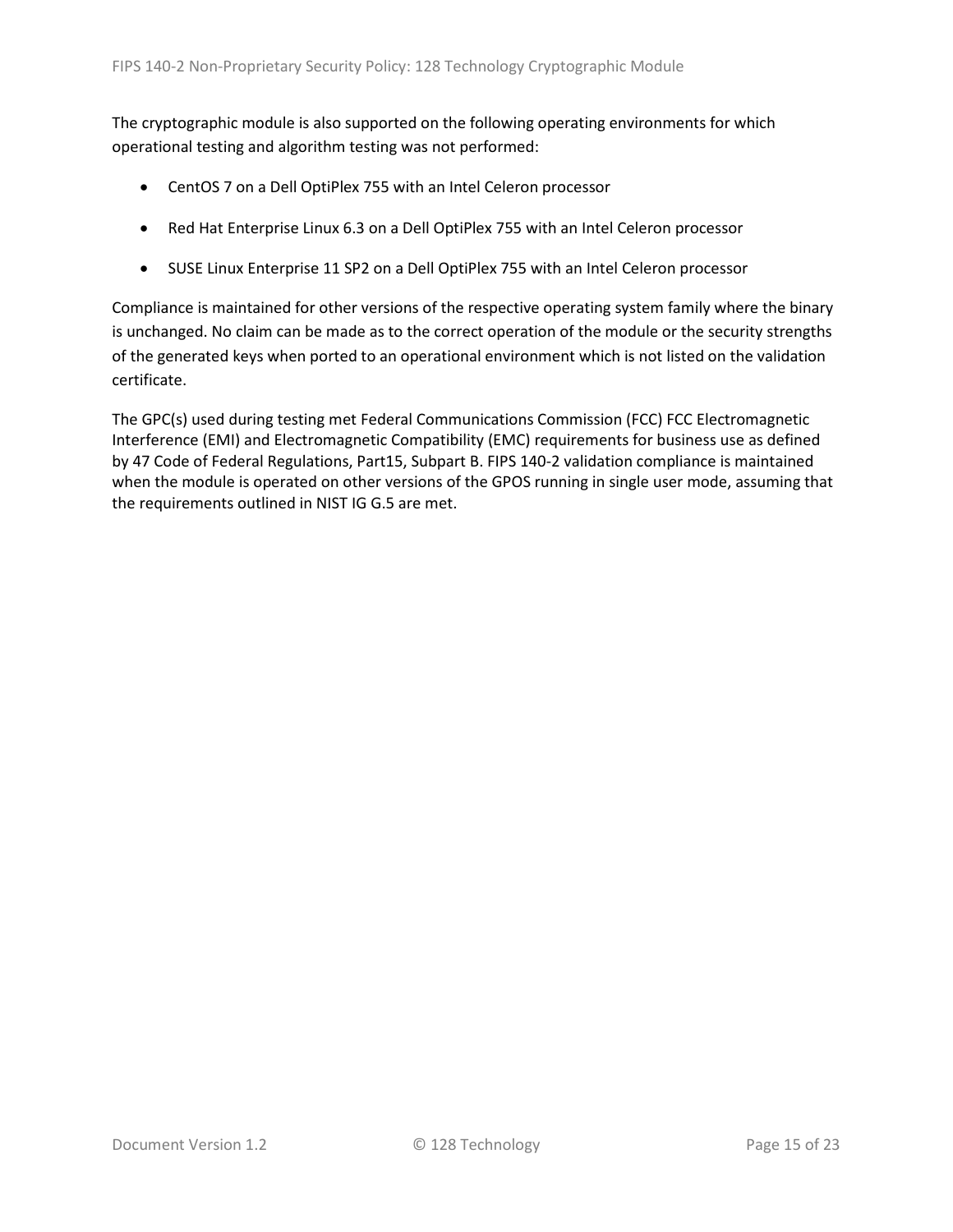## <span id="page-15-0"></span>**2.6 Cryptographic Key Management**

| <b>Keys and CSPs</b> | <b>Storage</b><br>Locations | <b>Storage</b>      | Input Method       | Output<br>Method | Zeroization | Access  |
|----------------------|-----------------------------|---------------------|--------------------|------------------|-------------|---------|
| AES Key (128,        | <b>RAM</b>                  | Method<br>Plaintext | API call parameter | None             | power cycle | CO: RWD |
| 192, 256 bits)       |                             |                     |                    |                  | cleanse()   |         |
|                      |                             |                     |                    |                  |             | U: RWD  |
| Encrypt/Decrypt      |                             |                     |                    |                  |             |         |
| operations           |                             |                     |                    |                  |             |         |
| Used to generate     |                             |                     |                    |                  |             |         |
| and verify MACs      |                             |                     |                    |                  |             |         |
| with AES as part     |                             |                     |                    |                  |             |         |
| of the CMAC          |                             |                     |                    |                  |             |         |
| algorithm.           |                             |                     |                    |                  |             |         |
| Triple-DES Key       | <b>RAM</b>                  | Plaintext           | API call parameter | None             | power cycle | CO: RWD |
| $(168 \text{ bits})$ |                             |                     |                    |                  | cleanse()   |         |
|                      |                             |                     |                    |                  |             | U: RWD  |
| Used for             |                             |                     |                    |                  |             |         |
| Encrypt/Decrypt      |                             |                     |                    |                  |             |         |
| operations.          |                             |                     |                    |                  |             |         |
| Used for             |                             |                     |                    |                  |             |         |
| generating and       |                             |                     |                    |                  |             |         |
| verifying MACs       |                             |                     |                    |                  |             |         |
| with Triple-DES      |                             |                     |                    |                  |             |         |
| as part of the       |                             |                     |                    |                  |             |         |
| CMAC algorithm.      |                             |                     |                    |                  |             |         |
| RSA Public Key       | <b>RAM</b>                  | Plaintext           | API call parameter | API call         | power cycle | CO: RWD |
| (1024, 1536,         |                             |                     |                    | paramet          | cleanse()   |         |
| 2048, 3072, 4096     |                             |                     |                    | er               |             | U: RWD  |
| bits)                |                             |                     |                    |                  |             |         |
|                      |                             |                     |                    |                  |             |         |
| <b>RSA</b>           |                             |                     |                    |                  |             |         |
| public/private       |                             |                     |                    |                  |             |         |
| keys used to sign    |                             |                     |                    |                  |             |         |
| and verify data.     |                             |                     |                    |                  |             |         |
| RSA Private Key      | <b>RAM</b>                  | Plaintext           | API call parameter | API call         | power cycle | CO: RWD |
| (2048, 3072,         |                             |                     |                    | paramet          | cleanse()   |         |
| 4096 bits)           |                             |                     |                    | er               |             | U: RWD  |
|                      |                             |                     |                    |                  |             |         |
| <b>RSA</b>           |                             |                     |                    |                  |             |         |
| public/private       |                             |                     |                    |                  |             |         |
| keys used to sign    |                             |                     |                    |                  |             |         |
| and verify data.     |                             |                     |                    |                  |             |         |

The table below provides a complete list of Critical Security Parameters used within the module: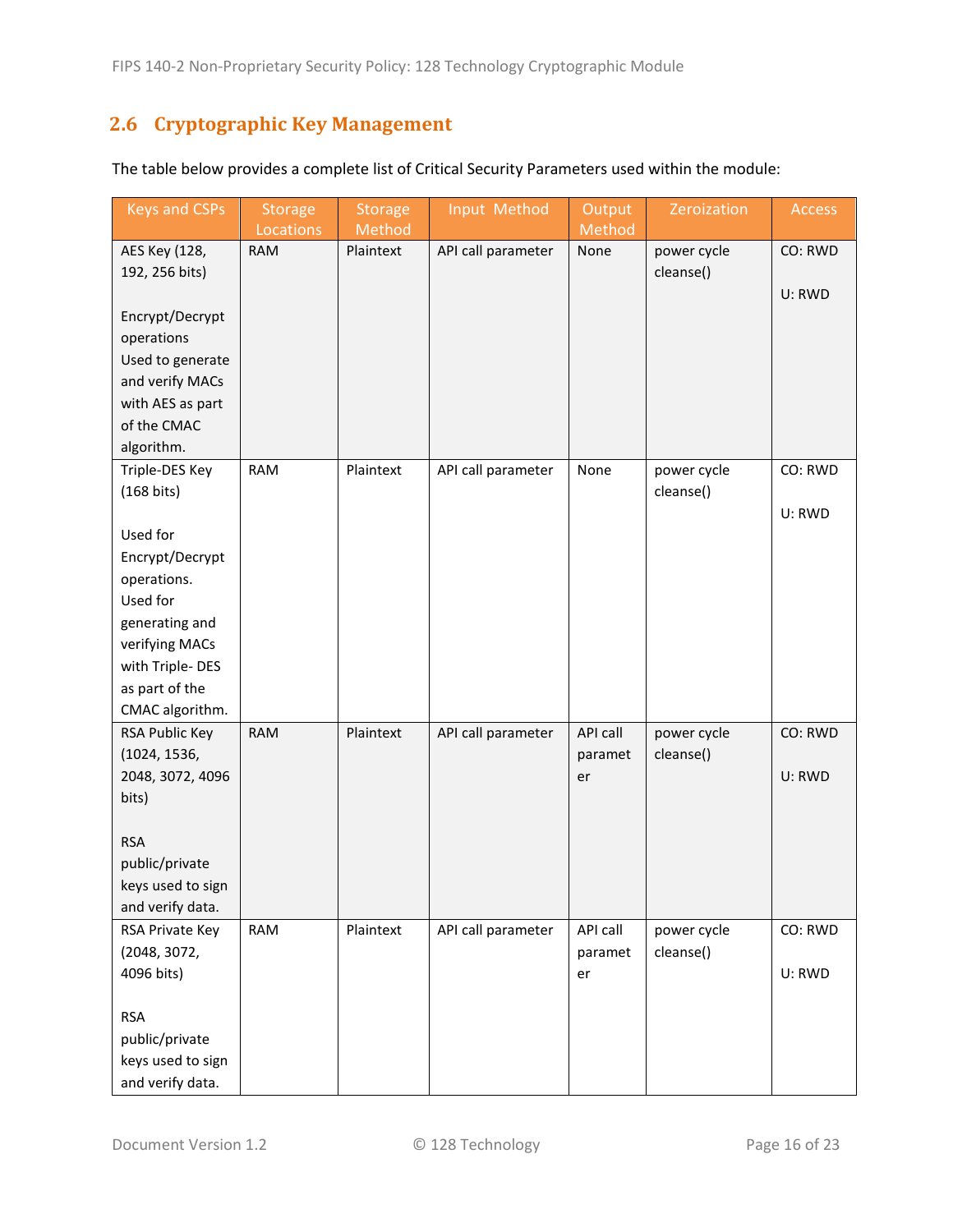| Output<br><b>Keys and CSPs</b><br><b>Storage</b><br><b>Storage</b><br>Input Method<br>Zeroization<br>Access |  |
|-------------------------------------------------------------------------------------------------------------|--|
| Locations<br>Method<br>Method<br><b>RAM</b><br>Plaintext<br>CO: RWD                                         |  |
| power cycle<br><b>DSA Public Key</b><br>API call parameter<br>API call                                      |  |
| (1024, 2048, and<br>cleanse()<br>paramet                                                                    |  |
| 3072 bits)<br>U: RWD<br>er                                                                                  |  |
| <b>DSA</b>                                                                                                  |  |
| public/private                                                                                              |  |
| keys used to sign                                                                                           |  |
| and verify data.                                                                                            |  |
| <b>RAM</b><br>Plaintext<br>API call parameter<br>API call<br>power cycle<br>CO: RWD<br>DSA Private Key      |  |
| (2048, and 3072<br>cleanse()<br>paramet                                                                     |  |
| bits)<br>U: RWD<br>er                                                                                       |  |
|                                                                                                             |  |
| <b>DSA</b>                                                                                                  |  |
| public/private                                                                                              |  |
| keys used to sign                                                                                           |  |
| and verify data.                                                                                            |  |
| НМАС Кеу (≥ 112<br>Plaintext<br>API call<br><b>RAM</b><br>API call parameter<br>power cycle<br>CO: RWD      |  |
| cleanse()<br>bits)<br>paramet                                                                               |  |
| U: RWD<br>er                                                                                                |  |
| HMAC keys used                                                                                              |  |
| to generate and                                                                                             |  |
| verify MACs on                                                                                              |  |
| data.                                                                                                       |  |
| Module<br>Plaintext<br>CO: RWD<br>None<br>None<br>None<br>Integrity Key                                     |  |
| Binary                                                                                                      |  |
| U: RWD                                                                                                      |  |
| Plaintext<br><b>RAM</b><br>API call<br>CO: RWD<br><b>ECDSA Private</b><br>API call parameter<br>power cycle |  |
| cleanse()<br>Key (PKG: Curves<br>paramet                                                                    |  |
| (P-224, P-256, P-<br>U: RWD<br>er                                                                           |  |
| 384, P-521, K-                                                                                              |  |
| 233, K-283, K-                                                                                              |  |
| 409, K-571, B-                                                                                              |  |
| 233, B-283, B-                                                                                              |  |
| 409 & B-571)                                                                                                |  |
| PKV: Curves All                                                                                             |  |
| <b>P, K &amp; B</b>                                                                                         |  |
|                                                                                                             |  |
| <b>ECDSA</b> keys                                                                                           |  |
| public/private                                                                                              |  |
| keys used to sign                                                                                           |  |
| and verify data.                                                                                            |  |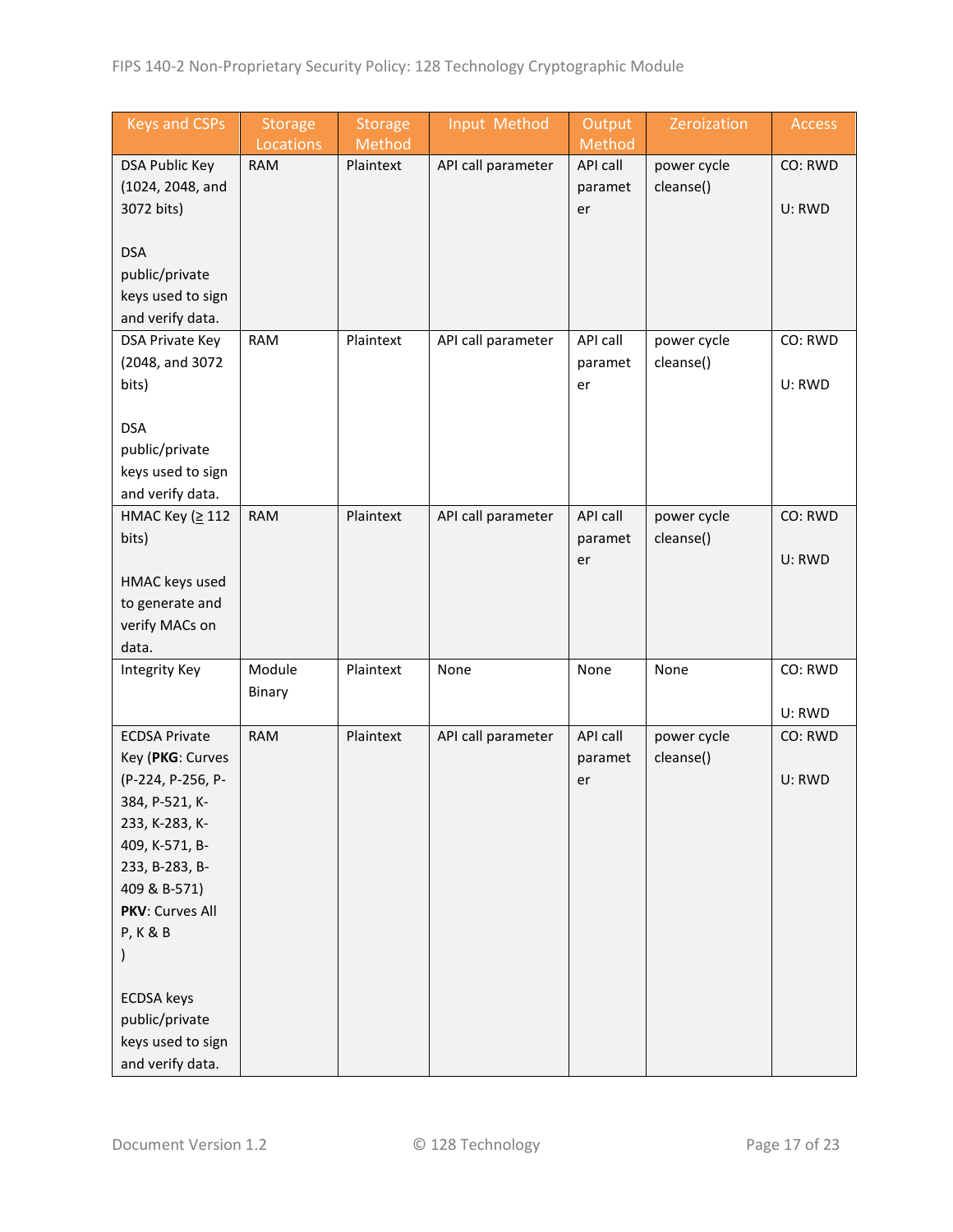| <b>Keys and CSPs</b>    | <b>Storage</b> | <b>Storage</b> | Input Method       | Output   | Zeroization | Access  |
|-------------------------|----------------|----------------|--------------------|----------|-------------|---------|
|                         | Locations      | Method         |                    | Method   |             |         |
| <b>ECDSA Public Key</b> | <b>RAM</b>     | Plaintext      | API call parameter | API call | power cycle | CO: RWD |
| (PKG: Curves (P-        |                |                |                    | paramet  | cleanse()   |         |
| 224, P-256, P-          |                |                |                    | er       |             | U: RWD  |
| 384, P-521, K-          |                |                |                    |          |             |         |
| 233, K-283, K-          |                |                |                    |          |             |         |
| 409, K-571, B-          |                |                |                    |          |             |         |
| 233, B-283, B-          |                |                |                    |          |             |         |
| 409 & B-571)            |                |                |                    |          |             |         |
| PKV: Curves All         |                |                |                    |          |             |         |
| <b>P, K &amp; B</b>     |                |                |                    |          |             |         |
| $\mathcal{E}$           |                |                |                    |          |             |         |
|                         |                |                |                    |          |             |         |
| <b>ECDSA</b> keys       |                |                |                    |          |             |         |
| public/private          |                |                |                    |          |             |         |
| keys used to sign       |                |                |                    |          |             |         |
| and verify data.        |                |                |                    |          |             |         |
| <b>DRBG Internal</b>    | <b>RAM</b>     | Plaintext      | None               | None     | power cycle | CO: RWD |
| state (V,C, Key         |                |                |                    |          | cleanse()   |         |
| value)                  |                |                |                    |          |             | U: RWD  |
|                         |                |                |                    |          |             |         |
| V and key are           |                |                |                    |          |             |         |
| used as part of         |                |                |                    |          |             |         |
| HMAC and CTR            |                |                |                    |          |             |         |
| DRBG process. V         |                |                |                    |          |             |         |
| and C are used as       |                |                |                    |          |             |         |
| part of HASH            |                |                |                    |          |             |         |
| DRBG process.           |                |                |                    |          |             |         |
| <b>DRBG Entropy</b>     | <b>RAM</b>     | Plaintext      | API call parameter | None     | power cycle | CO: RWD |
|                         |                |                |                    |          | cleanse()   |         |
| Entropy input           |                |                |                    |          |             | U: RWD  |
| strings used as         |                |                |                    |          |             |         |
| part of the DRBG        |                |                |                    |          |             |         |
| process.                |                |                |                    |          |             |         |

 $R = Read$  W = Write D = Delete

#### **Table 6 – Module Keys/CSPs**

*Please note that keys can be generated by the module for the services that require those keys, but the keys will always be input via an API call.*

The application that uses the module is responsible for appropriate destruction and zeroization of the key material. The module provides functions for key allocation and destruction which overwrite the memory that is occupied by the key information with zeros before it is deallocated.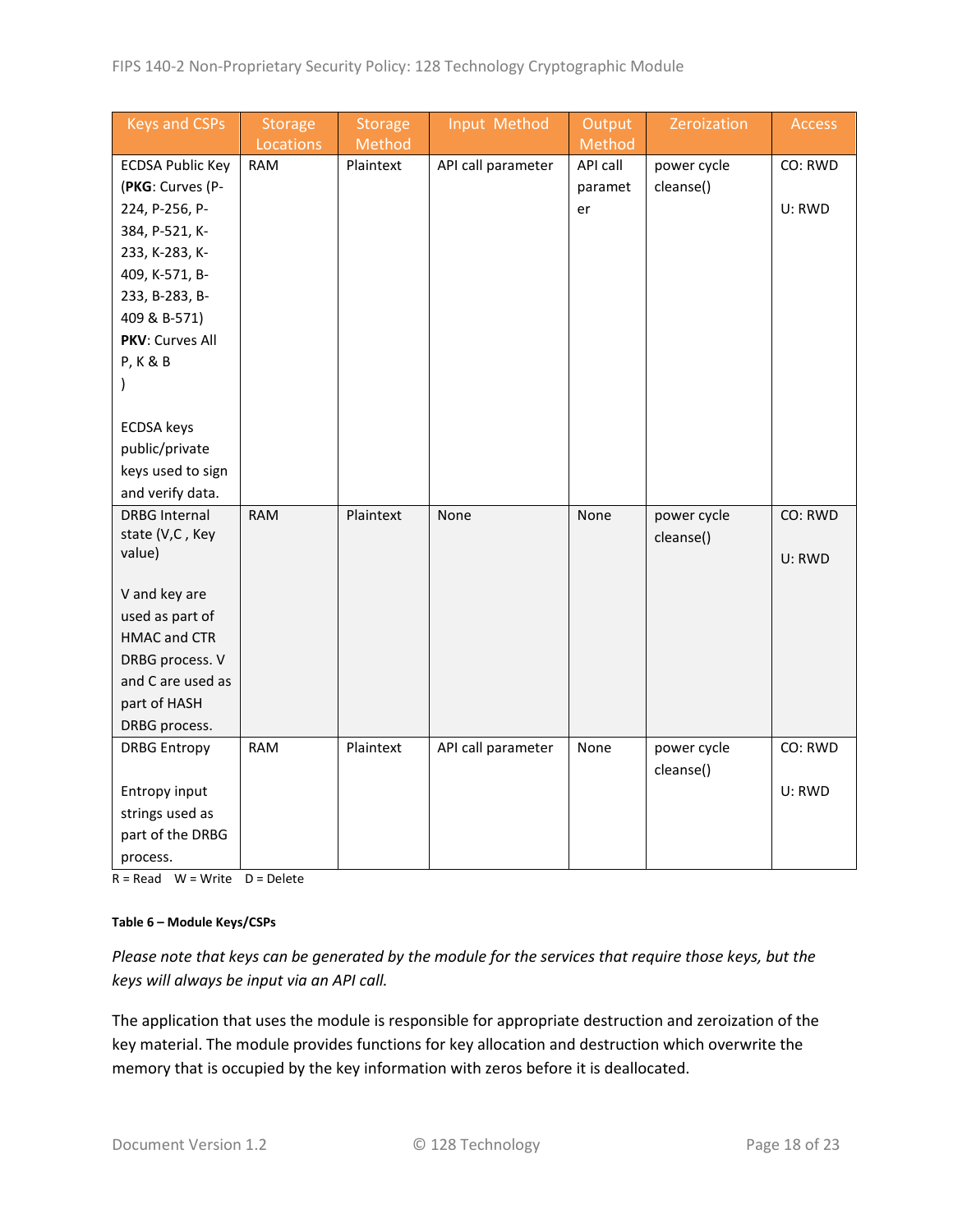### <span id="page-18-0"></span>**2.6.1 Random Number Generation**

The module uses SP800-90A DRBGs for creation of asymmetric and symmetric keys.

The module accepts input from entropy sources external to the cryptographic boundary for use as seed material for the module's Approved DRBGs. The calling application of the module shall use entropy sources that meet the security strength required for the random bit generation mechanism as shown in NIST Special Publication 800-90A Table 2 (Hash\_DRBG, HMAC\_DRBG) and Table 3 (CTR\_DRBG). At a minimum, the entropy source shall provide at least 128-bits of entropy to the DRBG.

The module performs continual tests on the random numbers it uses to ensure that the seed input to the Approved DRBGs do not have the same value. The module also performs continual tests on the output of the Approved DRBGs to ensure that consecutive random numbers do not repeat.

In accordance with FIPS 140-2 IG D.12, the cryptographic module performs Cryptographic Key Generation (CKG) for asymmetric keys as per NIST SP 800-133rev2 (vendor affirmed). The resulting symmetric key or asymmetric seed is an unmodified output from a DRBG.

The AES GCM IV generation is in compliance with the RFC5288 and RFC5289 and shall only be used for the TLS protocol version 1.2 to be compliant with [FIPS140-2 IG] IG A.5, provision 1 ("TLS protocol IV generation"); thus, the module is compliant with [SP800-52].

## <span id="page-18-1"></span>**2.6.2 Key/Critical Security Parameter (CSP) Authorized Access and Use by Role and Service/Function**

An authorized application as user (the User role) has access to all key data generated during the operation of the module.

#### <span id="page-18-2"></span>**2.6.3 Key/CSP Storage**

Public and private keys are provided to the module by the calling process and are destroyed when released by the appropriate API function calls or during power cycle. The module does not perform persistent storage of keys.

#### <span id="page-18-3"></span>**2.6.4 Key/CSP Zeroization**

The application is responsible for calling the appropriate destruction functions from the API. The destruction functions then overwrite the memory occupied by keys with zeros and deallocates the memory. This occurs during process termination / power cycle. Keys are immediately zeroized upon deallocation, which sufficiently protects the CSPs from compromise.

### <span id="page-18-4"></span>**2.7 Self-Tests**

FIPS 140-2 requires that the module perform self-tests to ensure the integrity of the module and the correctness of the cryptographic functionality at start up. In addition some functions require continuous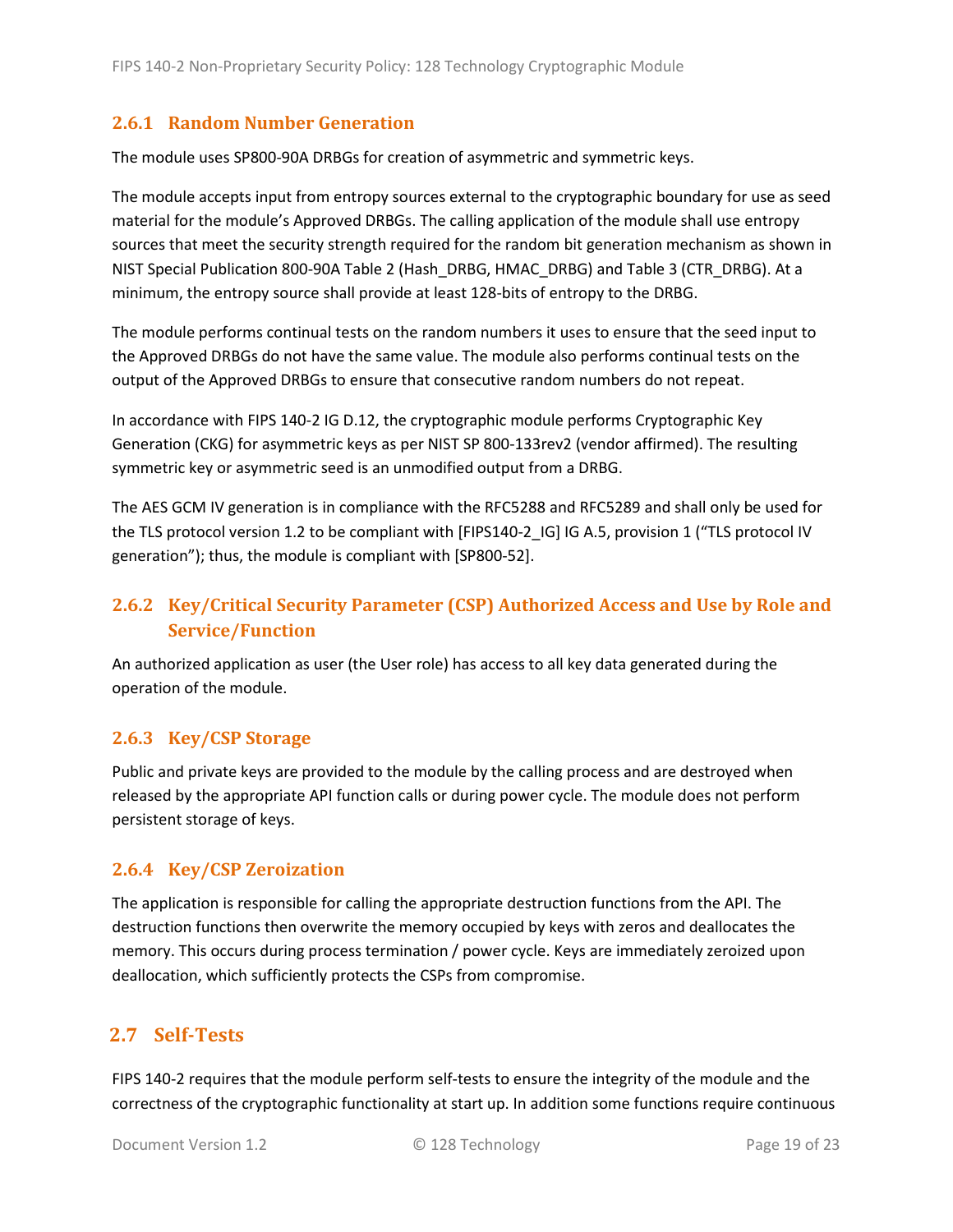verification of function, such as the random number generator. All of these tests are listed and described in this section. In the event of a self-test error, the module will log the error and will halt. The module must be initialized into memory to resume function.

The following sections discuss the module's self-tests in more detail.

### <span id="page-19-0"></span>**2.7.1 Power-On Self-Tests**

Power-on self-tests are executed automatically when the module is loaded into memory. The module verifies the integrity of the runtime executable using a HMAC-SHA1 digest computed at build time. If the fingerprints match, the power-up self-tests are then performed. If the power-up self-tests are successful, a flag is set to indicate the module is in FIPS mode (the operator is still required to follow the guidance in Section 3 to ensure the module is running in FIPS-approved mode of operation).

| <b>TYPE</b>                     | <b>DETAIL</b>                                                |
|---------------------------------|--------------------------------------------------------------|
| Software Integrity Check        | HMAC-SHA1 on all module components<br>$\bullet$              |
| Known Answer Tests <sup>1</sup> | AES ECB mode encrypt/decrypt 128-bit key length<br>$\bullet$ |
|                                 | AES CCM mode encrypt/decrypt 192-bit key length              |
|                                 | AES GCM mode encrypt/decrypt 256-bit key length              |
|                                 | AES CMAC CBC mode, encrypt/decrypt with 128,                 |
|                                 | 192, 256-bit key lengths                                     |
|                                 | $SHA-1$                                                      |
|                                 | HMAC-SHA1                                                    |
|                                 | HMAC-SHA224                                                  |
|                                 | HMAC-SHA256                                                  |
|                                 | HMAC-SHA384                                                  |
|                                 | HMAC-SHA512                                                  |
|                                 | RSA sign/verify using 2048 bit key, SHA-256, PKCS#1          |
|                                 | SP 800-90A DRBG (Hash DRBG, HMAC DRBG,                       |
|                                 | CTR DRBG)                                                    |
|                                 | Triple-DES ECB mode encrypt/decrypt 3-key                    |
|                                 | Triple-DES CMAC CBC mode generate/verify 3-key               |
| Pair-wise Consistency Tests     | DSA sign/verify using 2048 bit key, SHA-384<br>$\bullet$     |
|                                 | ECDSA keygen/sign/verify using P-224, K-233 and              |
|                                 | <b>SHA512</b>                                                |
|                                 | RSA (legacy test)                                            |

**Table 7 – Power-On Self-Tests**

Input, output, and cryptographic functions cannot be performed while the Module is in a self-test or error state because the module is single-threaded and will not return to the calling application until the

<span id="page-19-1"></span><sup>1</sup> Note that all SHA-X KATs are tested as part of the respective HMAC SHA-X KAT. SHA-1 is also tested independently.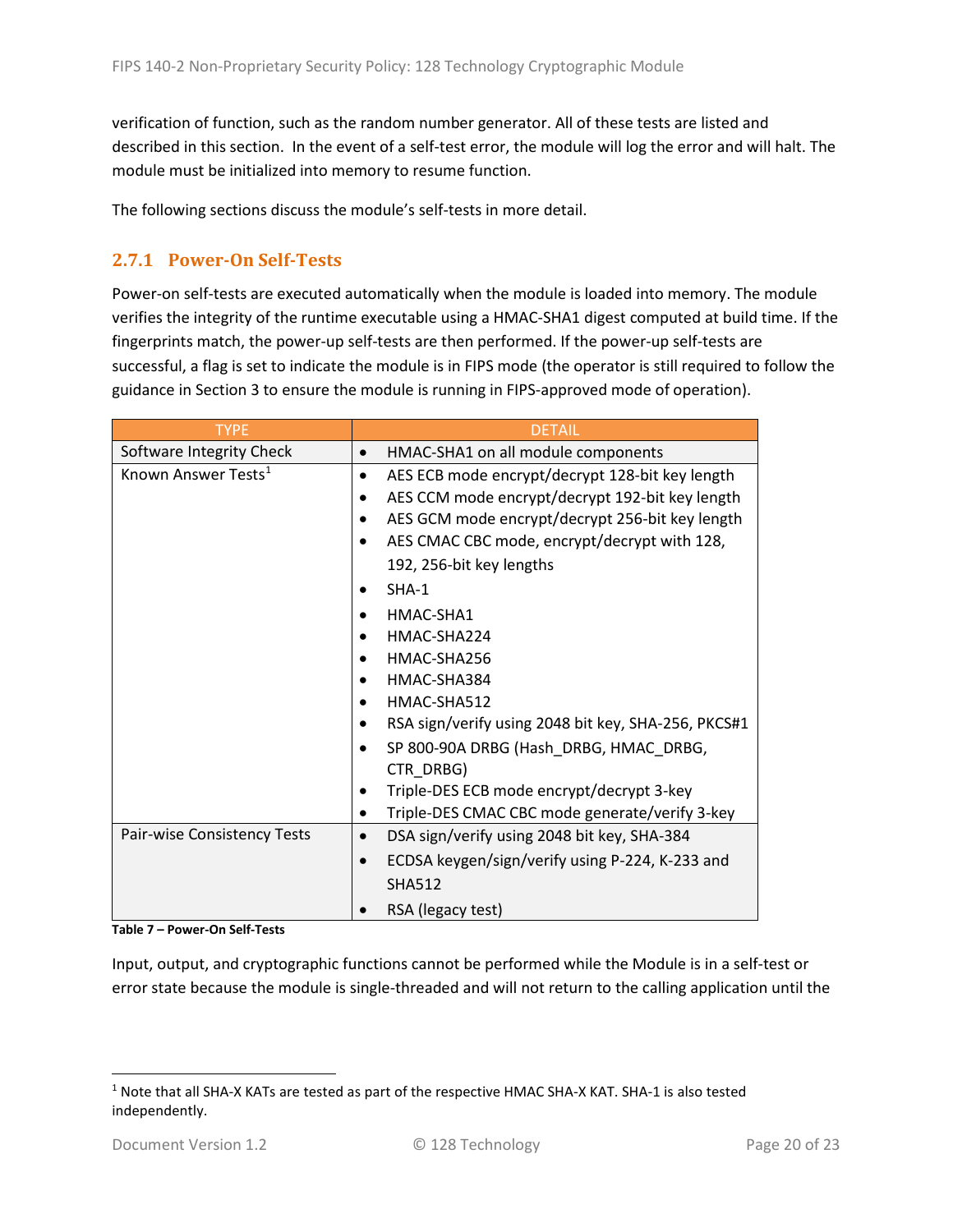power-up self-tests are complete. If the power-up self-tests fail, subsequent calls to the module will also fail - thus no further cryptographic operations are possible.

The Module performs power-up self-tests automatically during loading of the module by making use of default entry point (DEP) and no operator intervention is required.

### <span id="page-20-0"></span>**2.7.2 Conditional Self-Tests**

The module implements the following conditional self-tests upon key generation, or random number generation (respectively):

| <b>TYPF</b>                 | <b>DETAIL</b>                                                                                         |
|-----------------------------|-------------------------------------------------------------------------------------------------------|
| Pair-wise Consistency Tests | <b>DSA</b>                                                                                            |
|                             | RSA (legacy test not run in FIPS mode)                                                                |
|                             | <b>ECDSA</b>                                                                                          |
| <b>Continuous RNG Tests</b> | Performed on all Approved DRBGs, the non-<br>approved X9.31 RNG, and the non-approved<br>DUAL EC DRBG |
|                             | Please note the DRBG is Tested as required by [SP800-<br>90A] Section 11                              |

**Table 8 – Conditional Self-Tests**

#### <span id="page-20-1"></span>**2.7.3 Cryptographic Function**

The module verifies the integrity of the runtime executable using a HMAC-SHA1 digest which is computed at build time. If this computed HMAC-SHA1 digest matches the stored, known digest, then the power-up self-test (consisting of the algorithm-specific Pairwise Consistency and Known Answer tests) is performed. If any component of the power-up self-test fails, an internal global error flag is set to prevent subsequent invocation of any cryptographic function calls. Any such power-up self-test failure is a hard error that can only be recovered by reinstalling the module<sup>[2](#page-20-3)</sup>. The power-up self-tests may be performed at any time by reloading the module.

No operator intervention is required during the running of the self-tests.

### <span id="page-20-2"></span>**2.8 Mitigation of Other Attacks**

The Module does not contain additional security mechanisms beyond the requirements for FIPS 140-2 Level 1 cryptographic modules.

<span id="page-20-3"></span> $2$  The initialization function could be re-invoked but such re-invocation does not provide a means from recovering from an integrity test or known answer test failure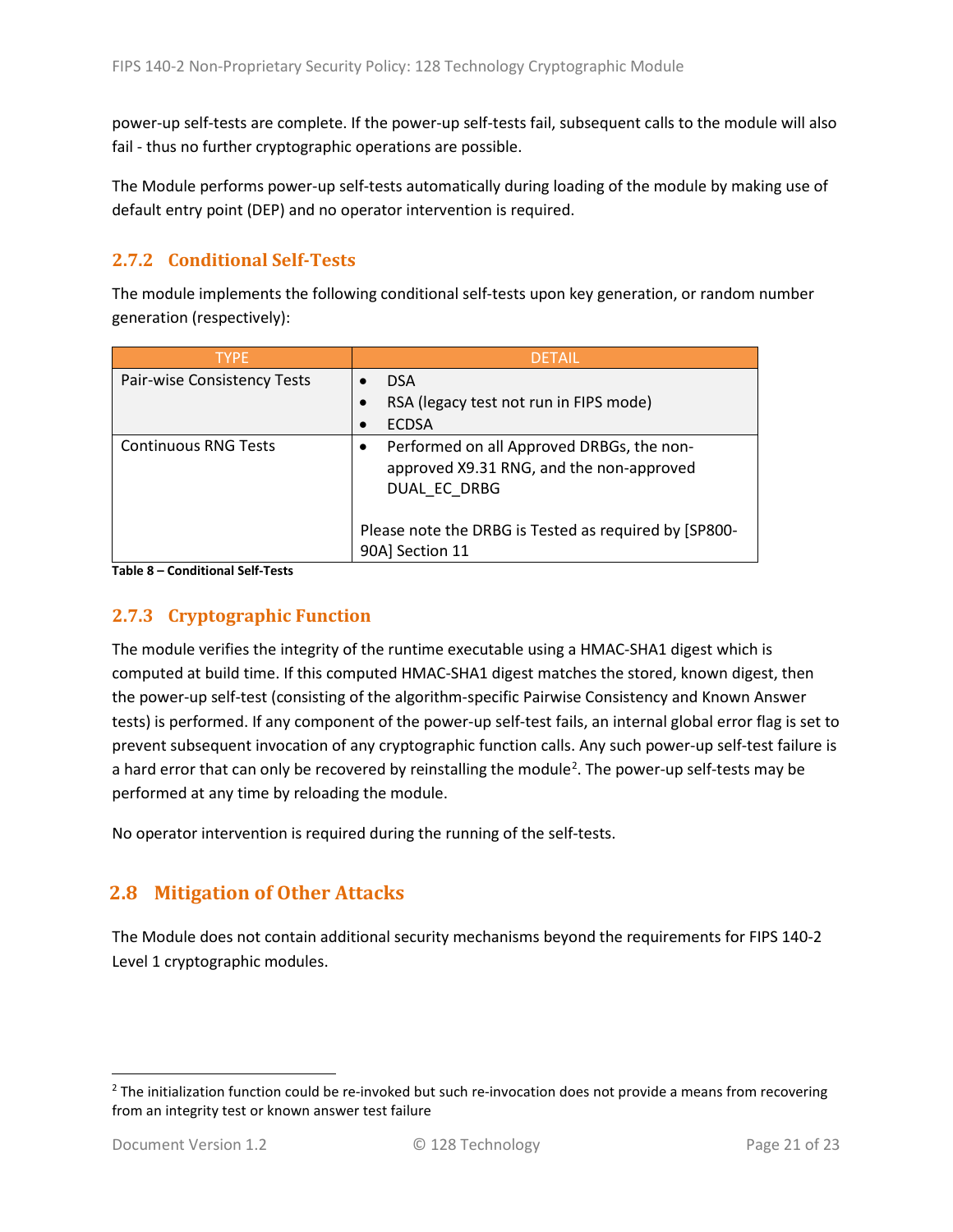## <span id="page-21-0"></span>**3 Guidance and Secure Operation**

### <span id="page-21-1"></span>**3.1 Crypto Officer Guidance**

#### <span id="page-21-2"></span>**3.1.1 Software Installation**

The module is provided directly to solution developers and is not available for direct download to the general public. The module and its host application are to be installed on an operating system specified in Section [2.5](#page-13-2) or one where portability is maintained.

#### <span id="page-21-3"></span>**3.1.2 Additional Rules of Operation**

- 1. The writable memory areas of the module (data and stack segments) are accessible only by the application so that the operating system is in "single user" mode, i.e. only the application has access to that instance of the module.
- 2. The operating system is responsible for multitasking operations so that other processes cannot access the address space of the process containing the module.

### <span id="page-21-4"></span>**3.2 User Guidance**

#### <span id="page-21-5"></span>**3.2.1 General Guidance**

The module is not distributed as a standalone library and is only used in conjunction with the solution.

The end user of the operating system is also responsible for zeroizing CSPs via wipe/secure delete procedures.

If the module power is lost and restored, the calling application must ensure that any AES-GCM keys used for encryption or decryption are redistributed.

The counter portion of the IV is set by the module within its cryptographic boundary. When the IV exhausts the maximum number of possible values for a given session key, the first party to encounter this condition shall trigger a handshake to establish a new encryption key in accordance with RFC 5246.

The AES GCM IV generation is in compliance with the RFC5288 and RFC5289 and shall only be used for the TLS protocol version 1.2 to be compliant with [FIPS140-2 IG] IG A.5, provision 1 ("TLS protocol IV generation"); thus, the module is compliant with [SP800-52].

In the event the nonce\_explicit part of the IV exhausts the maximum number of possible values for a given session key, either party (the client or the server) that encounters this condition shall trigger a handshake to establish a new encryption key.